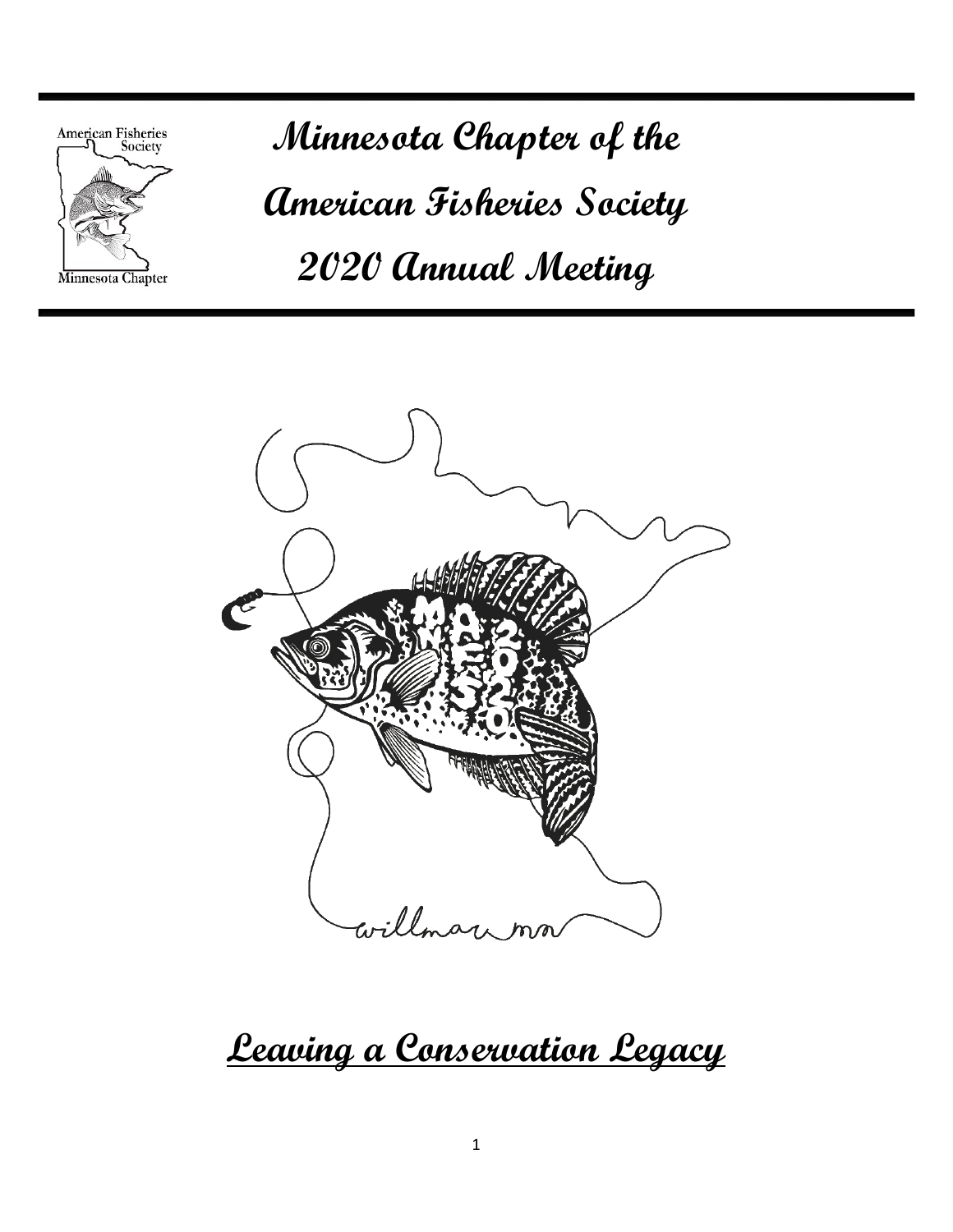# **Concurrent Sessions 1 (Gallery 3&4:)**

# **Assessing the Dispersal of Stocked Walleye Fry in a Northern Minnesota Chain of Lakes**

Joseph W. Amundson, Andrew W. Hafs, Tony Kennedy

Presenter: Joseph W. Amundson, joseph.amundson@live.bemidjistate.edu Affiliation: Bemidji State University

The dispersal of stocked Walleye *Sander vitreus* fry in the Cass Lake Chain located in Northern Minnesota had not been previously evaluated because of the difficulty in differentiating between stocked and naturally produced fish. As part of Minnesota's Walleye egg take policy, 10% of eggs taken for hatchery purposes are stocked back into the donor lake. This policy can result in elevated fry densities (mean: 7,000 fry/littoral acre, typical range: 500-1,000 fry/littoral acre) in Lake Andrusia. In 2016-2018 fry were mass-marked by immersion in oxytetracycline (OTC) prior to stocking into Andrusia (donor lake). Age-0 walleyes were sampled throughout the chain each fall (2016- 2018). Each year, age-0 fish were widely distributed by late August. Marking rates in each lake in the chain ranged from 0 to 99% (median = 73%). The chain was previously thought to be largely self-sustaining with put-back stocking considered a social aspect of management rather than contributory to the Walleye population, which was clearly demonstrated. The stocked fish ability to disperse throughout the chain helped suppress density dependent effects, although, total length (mm) increased as distance from stocking site to collection site increased.

#### **Patterns of baitfish use and release by Minnesota anglers**

Meg McEachran, Nicholas Phelps

Presenter: Meg McEachran, thom4412@umn.edu Affiliation: University of Minnesota

The release of live baitfish by anglers has been identified as a potentially high risk pathway for aquatic invasive species due to the potential for inadvertent release of invasive fish, invertebrates, or pathogens along with the fish. Release of live baitfish is consequently illegal in Minnesota, but little is known about compliance rates or motivations for illegal release. We administered a mailed survey questionnaire (n=4000) to anglers who held a 2018-2019 annual Minnesota fishing license. We received 669 responses for an adjusted response rate of 17%. 489 (73%) respondents reported that they used live baitfish and of those, 99 (20%) reported that they release their leftover live baitfish into the water at least some of the time. We also conducted intercept surveys (n=305) at water accesses around the state asking anglers about the current day's behaviors and found that 59 (19%) were using live minnows on the day they were surveyed and of those, 11 (18%) released their leftover minnows into the water. Reasons given for release included convenience and a misperception that released fish benefit the recipient ecosystem. Given the many millions of fishing trips that occur every year, the current rate of illegal bait release results in many chances for invasive species introduction. However, there is also significant opportunity for management interventions aimed at changing perceptions and providing convenient disposal alternatives to illegal release to reduce the risk presented by this pathway.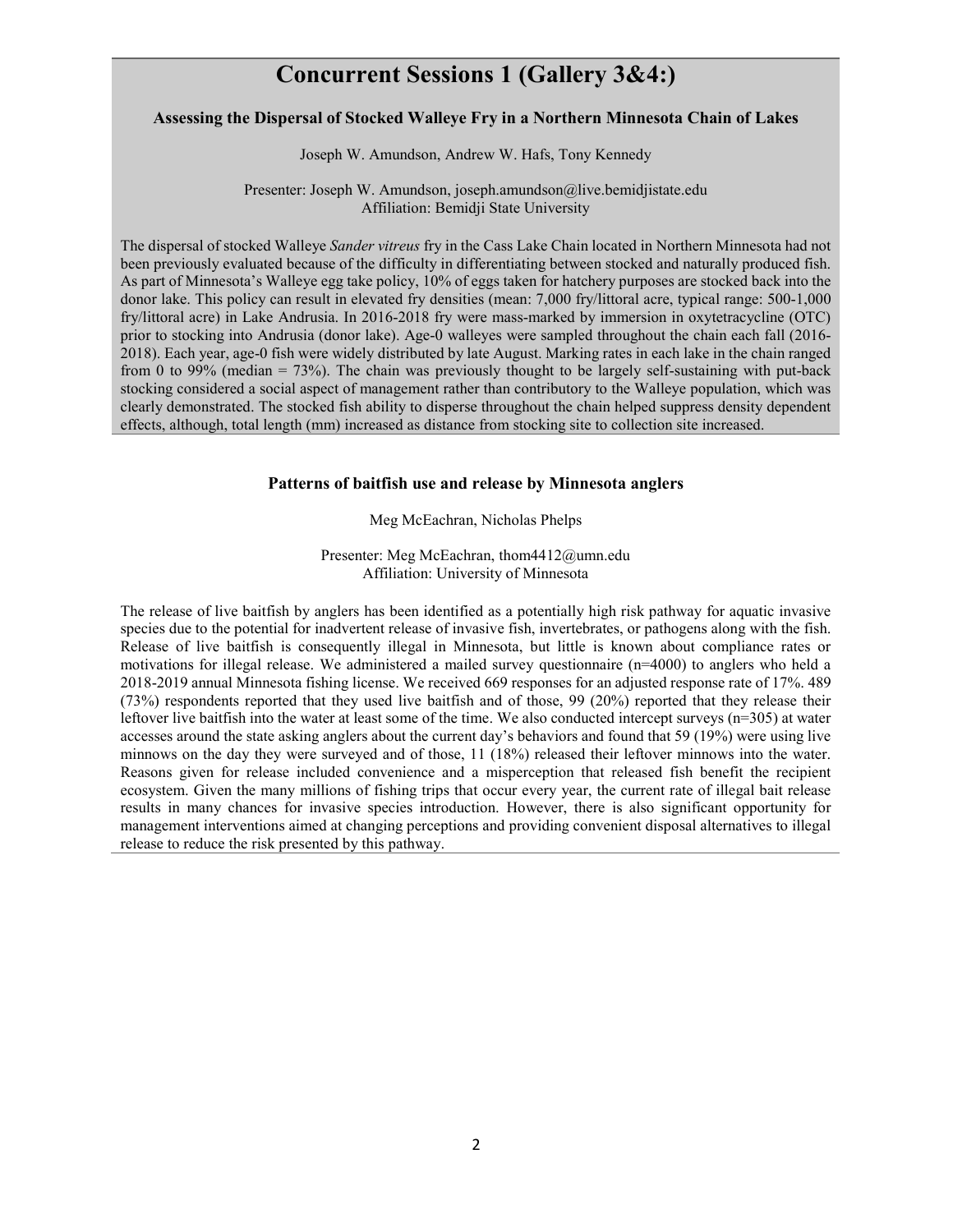# **Assessing the Effects of Double-crested Cormorants on Walleye and Yellow Perch Populations in Leech Lake, Minnesota**

Cody F. Coyle, Andrew W. Hafs, Douglas W. Schultz, Carl A. Pedersen, Steve Mortensen

Presenter: Cody F. Coyle, cody.coyle@bemidjistate.edu Affiliation: Bemidji State University

Accurate estimates of natural mortality in sub-adult fish is beneficial to fisheries managers for setting specific harvest regulations on complex aquatic systems. Restoration of Double-crested Cormorants *Phalacrocorax auritus* throughout much of their native range has sparked interest in the impact this piscivorous bird may have on sportfish populations. The current colony on Leech Lake, Minnesota has been managed since 2005 due to concern of negative effects on Walleye *Sander vitreus* and Yellow Perch *Perca flavescens*. Fish consumption was estimated using a bioenergetics model and Monte Carlo methods, with Yellow Perch (61%) and Walleye (4.8%) comprising 65.8% of all diet contents. Walleye and Yellow Perch abundance and instantaneous mortality rates for select cohorts were estimated during pre- and post-cormorant management time periods and compared to species-specific estimates of consumption by cormorants. Cormorant diets were dominated by age-0 and age-1 fishes, but fish as old as age-3 were observed. A better understanding how cormorants effect recruitment of fish cohorts beyond maturity will lead to better management of the fishery.

# **Tracking the Burbot of Bad Medicine Lake Using VEMCO Positioning System**

Tyler Robinson, Andrew Hafs, Shannon Fisher, Andrew Carlson

Presenter: Tyler Robinson, Tyler.Robinson@live.bemidjistate.edu Affiliation: Bemidji State University

Applications of acoustic telemetry aid in analyzing behavior and migration of fish throughout a system. More specifically, acoustic telemetry helps fisheries biologists understand spawning behaviors, distribution and habitat preferences of fishes. The use of a VEMCO Positioning System (VPS) allows for fine-scale positioning of fish at a three-dimensional level. The objective of this study was to assess the movement of Burbot (*Lota lota*) over a 14 month period. Focusing specifically on seasonal home-range changes and the vulnerability Burbot experience during their spawning period. Additionally, the study will analyze the oxy-thermal habitat niche, as well as the diel movement patterns in Burbot. A total of sixty-six Burbot between the lengths of 366-845mm were tagged during the month of March in 2019. Fish were caught and tagged throughout the lake in order to tag collision within the thirty-eight acoustic receiver array. Preliminary results show Burbot do prefer depth above the thermocline but seem to be capable to survive periods of time below ideal oxygen levels.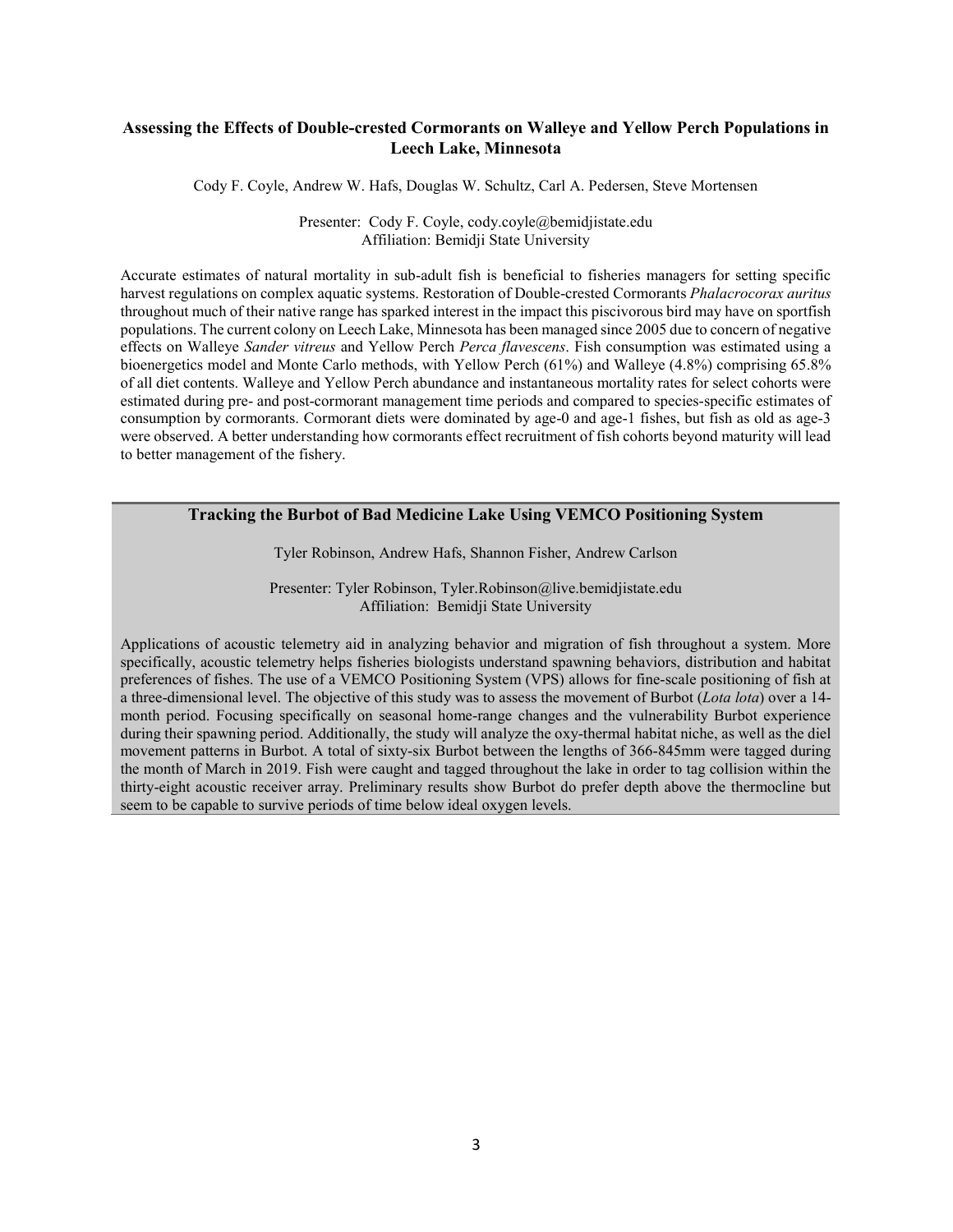# **Concurrent Sessions 1 (Gallery 1&2)**

#### **Muskellunge Stocking Strategies**

Kristan Maccaroni, Jim Levitt, Taylor Polomis

Presenter: Kristan Maccaroni, Kristan.Maccaroni@state.mn.us Affiliation: Minnesota Department of Natural Resources

As part of Minnesota DNR Muskellunge management, stockings consist primarily of fish of the "fingerling" life stage (age-0, with approximately 6 months of post-hatch growth), when they are approximately 10–11 inches long. However, at times older fish are available for stocking. The second most-available life stage stocked are "yearling" fish (age-1, typically 11-18 months post-hatch and 16-17 inches long). Because body size impacts a fish's chance of survival and recruitment to a population, fish of different life stages are stocked at different rates. Currently, when yearling Muskellunge are available, one yearling is stocked for every three fingerlings of a quota. For example, a 90-fish fall fingerling quota would equate to a 30-fish fall yearling quota. This presentation reports on the progress of a study designed to evaluate the validity of the stocking ratio traditionally used for stocking Muskellunge. Between 2008 and 2012, yearling and fingerling Muskellunge were externally tagged with numbered T-bar anchor tags and stocked into three Minneapolis-St. Paul area lakes -- Minnetonka, White Bear, and Bald Eagle. When anglers catch a tagged fish, they can report their catch to MN DNR. The ratio of tag reports of fingerling-stocked to yearling-stocked fish should reflect the ratio of these fish present in the adult population. A tag report ratio of 1:1 fingerling to yearling-stocked fish would suggest that the initial stocking ratio of yearlings to fingerlings was effective at achieving similar outcomes to the fishery. In two study lakes, tag reports consisted predominately of yearling-stocked fish, and in one lake, tag reports are comprised roughly equally of fingerlingand yearling-stocked fish. In this presentation, we will discuss the relevance of these preliminary results as well as future directions of this project.

# **The "stock what we can get" mentality and moving toward intentional Muskellunge production!**

Craig Soupir and Andrew Scholten

Presenter: Craig Soupir, craig.soupir@state.mn.us Affiliation: Minnesota Department of Natural Resources

Fish stocking is an important component of fisheries management in Minnesota, and this is especially true for Muskellunge. Over the years Muskellunge production in Minnesota has focused on fall fingerlings and relied on a handful of cool water hatcheries and several drainable or natural non-drainable ponds scattered throughout the state to meet stocking quotas. Overall, the muskellunge stocking program in Minnesota has generally taken the approach of stocking whatever the production system could provide on any given year. This 'stock what we can get' mentality is not uncommon in fisheries management. However, confounding this approach is that most muskellunge production efforts in Minnesota have been guided by trial and error and with limited research to assess various production methods. This leads to the question: can the Muskellunge production system adopt and/or refine methods that could provide a more intentional product? This presentation is a general introspection into this question with highlights of some efforts by Waterville State Fish Hatchery to move toward intentional muskellunge production!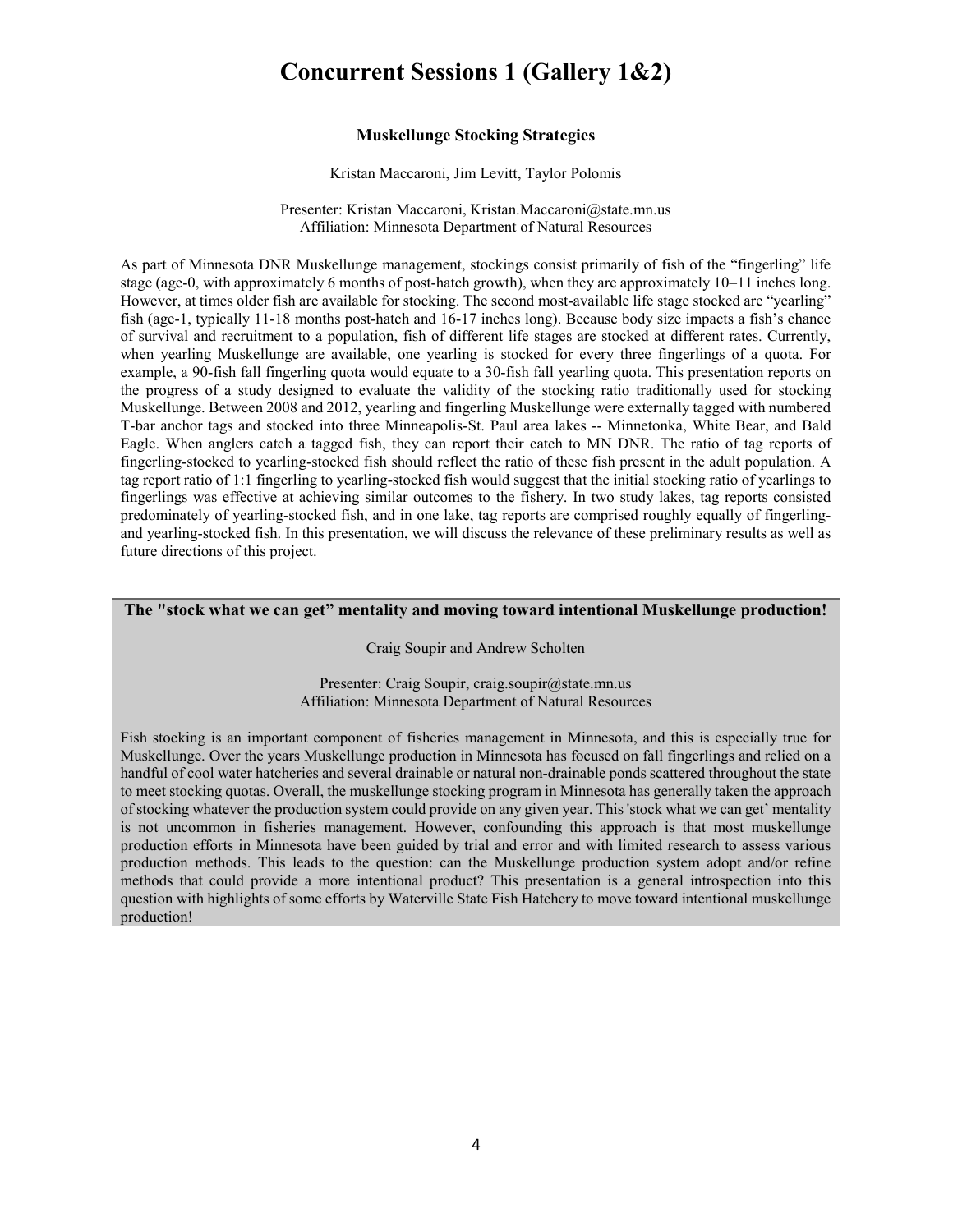# **New project: Comparing consumption by Muskellunge, Northern Pike, Largemouth Bass, and Walleye populations**

Tyler Ahrenstorff and Brian Herwig

Presenter: Tyler Ahrenstorff, tyler.ahrenstorff@state.mn.us Affiliation: Minnesota Department of Natural Resources

In recent years, there have been concerns from the public about establishing Muskellunge (*Esox masquinongy*) populations in new waters throughout Minnesota. These concerns often revolve around the potential negative impact Muskellunge may have on other game fish, such as Walleye (*Sander vitreus*), either through direct predation or competition. This new research project will use bioenergetics modeling to quantify how much food is consumed by Muskellunge, Northern Pike (*E. lucius*), and Walleye populations and compare the biomass of prey species consumed in a range of lakes. This study will directly benefit MN DNR managers, policy makers, and the public by clarifying the ecological role of top-level predators and providing integral information that forms the basis for management decisions. This presentation will describe the background, methods, and data needs for this new project which starts in 2020.

# **Quantifying relations between altered hydrology and biological responses for streams in Minnesota**

Jeffrey R. Ziegeweid, Gregory D. Johnson, Aliesha L. Krall, Kara Fitzpatrick, and Sara B. Levin

Presenter: Jeffrey R. Ziegeweid,  $\text{irziege}(a)$ usgs.gov Affiliation: United States Geological Survey

The Minnesota Pollution Control Agency (MPCA) has identified altered hydrology as a stressor on aquatic life for several watersheds in Minnesota. However, a lack of quantitative relations between hydrologic alterations and biological responses limits the ability of the MPCA to determine actions that will help reduce biological impairments. Therefore, the MPCA partnered with the U.S. Geological Survey (USGS) to develop quantitative relations between hydrologic and biological metrics that can be used to further examine effects of altered hydrology. Potential explanatory variables included 178 hydrologic metrics calculated from USGS streamgage data using the EflowStats package in R. Study streamgages had at least 10 years of continuous streamflow record and were located close to MPCA biological monitoring sites. Response variables were community metrics associated with fish-based indices of biological integrity (FIBIs). Best subset regression analyses were used to identify explanatory variables that were most strongly correlated with each response variable. The response variable percent of sensitive taxa was used to calculate final FIBI scores for all stream classes in this study; therefore, percent of sensitive taxa is particularly useful for examining streamflow-biology relations on a statewide scale. Percent of sensitive taxa was most strongly correlated with "low exceedance flow," a hydrologic metric calculated by dividing the 90-percent exceedance value for the flow record by the median flow value. Streamflow-biology relations developed in this study will provide quantitative relations that can be used to assess effects of altered hydrology and identify actions to reduce biological impairments.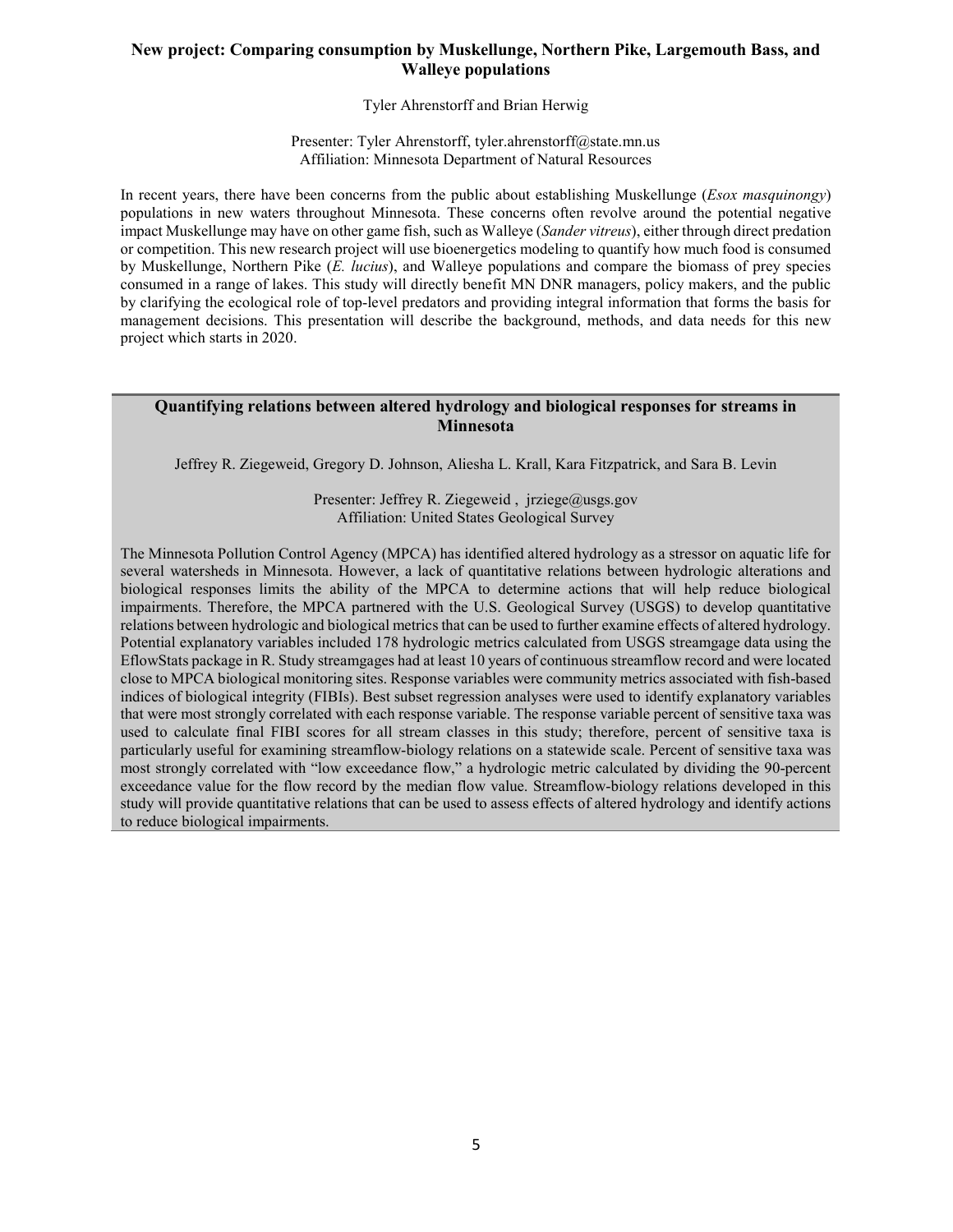# **Concurrent Session 2 (Gallery 3&4)**

#### **Human Communities Can Benefit From Improving Fish Habitat**

Joel Hoffman, Kathleen Williams

Presenter: Joel Hoffman, hoffman.joel@epa.gov Affiliation: United States Environmental Protection Agency

Undertaking large-scale remediation and restoration projects in prominent waterfront locations such as city parks provides an opportunity both to improve fish habitat and fishing, as well as to enhance community well-being. However, to consider both opportunities simultaneously, a community-based decision support process is required, particularly to incorporate the knowledge and values of the community into decision-making. Remediation to Restoration to Revitalization (R2R2R) is a framework to identify ecological and policy-based relationships between large-scale aquatic sediment remediation projects, subsequent habitat restoration projects, and waterfront revitalization. The R2R2R framework builds on ecosystem-based management (EBM) theory by addressing the role of humans through feedback loops, and by recognizing the ability of communities to learn and make choices that improve the environment through translational science. In this framework, translating ecological changes from remediation and restoration projects to public benefits (e.g., fishing, boating, swimming) using the concept of ecosystem services is critical to support decision-making. We use a MN DNR-led project supported by the Great Lakes Area of Concern program to illustrate how R2R2R exemplifies EBM for large, complex sediment remediation and aquatic habitat restoration projects, and to illustrate the connection between aquatic habitat restoration and improved community health.

## **Use of drawdown as a shallow lake fisheries management tool**

Scott Mackenthun

Presenter: Scott Mackenthun, scott.mackenthun@state.mn.us Affiliation: Minnesota Department of Natural Resources

Shallow lake drawdowns in Minnesota are an important tool for wildlife managers. However the reduction of benthivore biomass, consolidation of substrates, and the return of rooted macrophytes and a clear water stable state can benefit both wildlife and fish. Legislative changes approved in 2012 allowed for temporary drawdowns of public waters, without formal wildlife designation, provided the lake management plan outlines how a drawdown will be conducted and a formal public hearing for public consent is held. This process gives both wildlife and fisheries managers the ability to use drawdowns as a management tool more readily. As annual winterkill frequency in shallow lakes declines, periodic temporary drawdowns through the M.S. 103G.408 public hearing process is a fisheries management tool that can be used to jump start or restore boom and bust fisheries and rearing opportunities.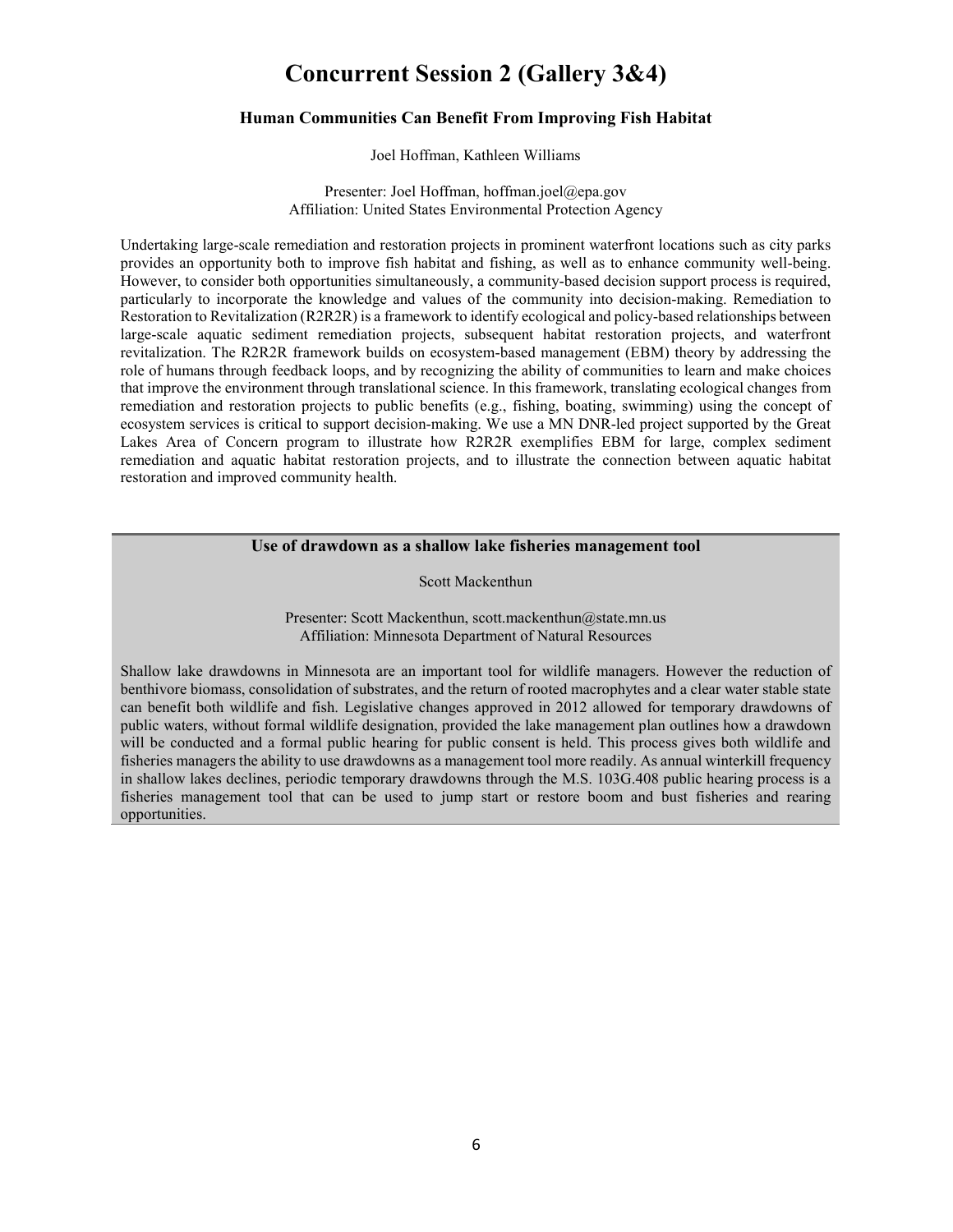#### **Loss of Minnesota lake ice cover since 1950**

Kelsey Vitense, Jake R. Walsh, Naomi S. Blinick, Andrew E. Honsey, Holly Kundel, Christopher Rounds, Claire Rude, Shyam Thomas, Gretchen J.A. Hansen

> Presenter: Kelsey Vitense, viten003@umn.edu Affiliation: University of Minnesota

Lake ice is a culturally and ecologically important component of Minnesota winters, affecting access to fisheries and fish survival. Lake ice is also a sensitive indicator of climate change. Using ice-in and ice-out data curated by the Minnesota State Climatology Office, we are investigating whether Minnesota ice duration has changed over time, whether rates of ice loss have increased over time, and whether Minnesota lakes exhibit variable temporal trends in ice duration. We used a hierarchical generalized additive model to investigate broad temporal trends in ice duration after accounting for differences in duration between lakes and large-scale climatic drivers that cause oscillatory dynamics in the ice time series. For 176 lakes with  $\geq$ 10 years of data, we found a loss of  $\sim$ 17 days of ice cover on average since 1950. Additionally, these lakes have lost ice cover at a faster rate since  $\sim$ 1975. Focusing on a subset of 35 lakes that had data with the greatest temporal breadth since the 1970s, we found a loss of  $\sim$ 12 days of ice cover on average since 1970, and the majority of these 35 lakes had similar rates of ice loss. We are working to further investigate changes in ice-out dates and to identify morphological and regional features distinguishing lakes that are most vulnerable to ice loss.

# **Quantification and Comparison of Muskellunge and Other Piscivore Diets**

Kamden Glade, Andrew Hafs, Brian Herwig, Tyler Ahrenstorff, Jeffrey Reed

Presenter: Kamden Glade, kamden.glade@live.bemidjistate.edu Affiliation: Bemidji State University

Muskellunge (*Esox masquinongy*) are the largest members of the pike family found in Minnesota and are managed for trophy angling opportunities with large minimum size requirements and low bag limits. New introductions intended to disperse angling pressure throughout the state have been controversial, with anglers, lakeshore residents, and biologists expressing concern regarding how introduced Muskellunge might impact resident fish communities. While Muskellunge impacts at the community level appear minimal based on available literature, relatively little is known about muskellunge diets, particularly in Minnesota. In 2019, we began a 3 year study to quantify Muskellunge diet overlap with Northern Pike (*E. lucius*), Walleye (*Sander vitreus*), and Largemouth Bass (*Micropterus salmoides*) in a set of Minnesota lakes with varying prey fish assemblages and lake morphology. Our experimental design focuses on how the presence or absence of Cisco (*Coregonus artedi*) impacts potential diet overlap. Lakes without Muskellunge will also be sampled to compare diets of other piscivores in the presence and absence of Muskellunge. We will estimate dietary niche overlap among the four species, and use multivariate statistics to explain variation in piscivore diets within different systems. We will be presenting preliminary results from our first field season.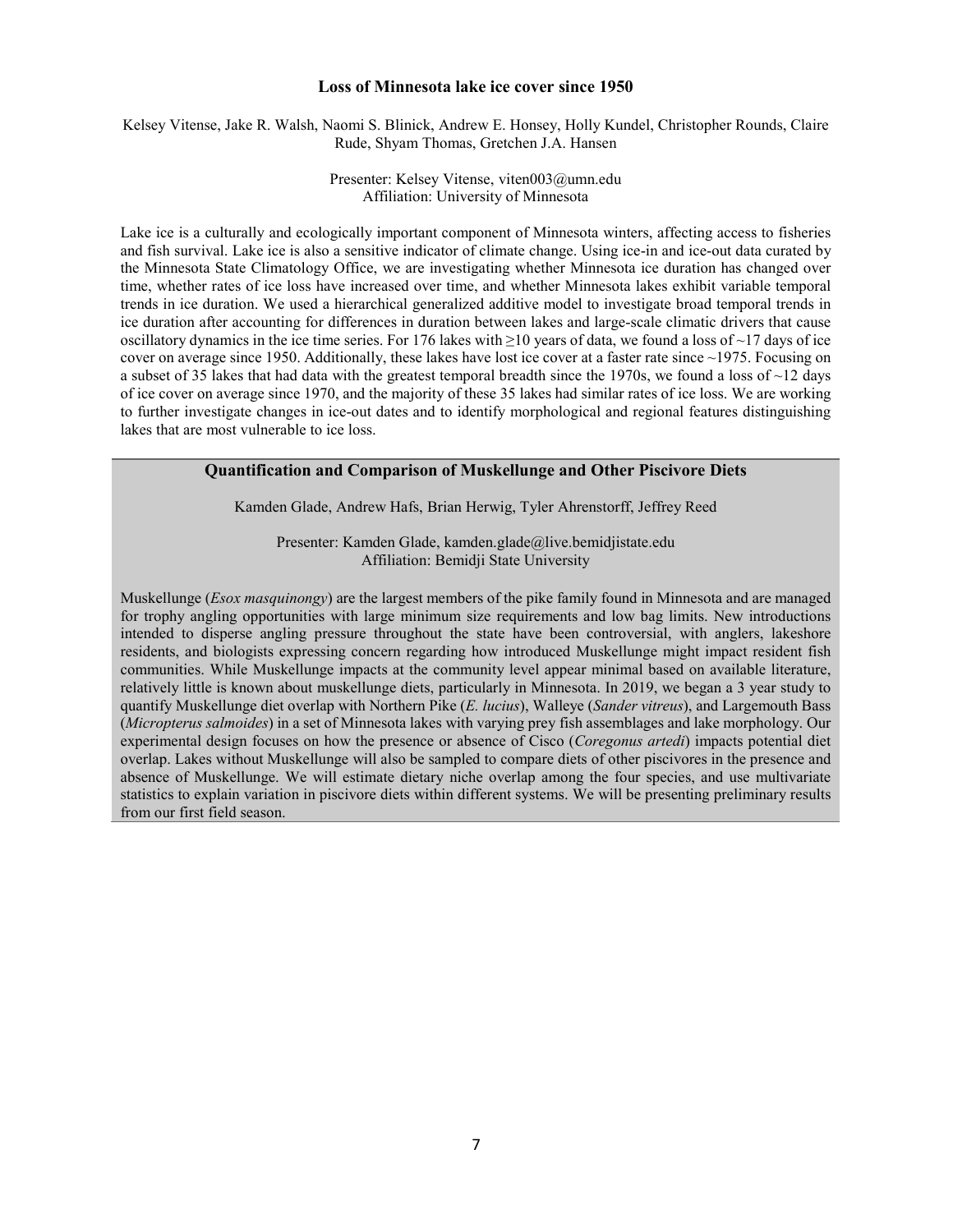#### **Lessons Learned from Walleye Population Estimates**

Tanner Stevens

Presenter: Tanner Stevens, tanner.stevens@state.mn.us Affiliation: Minnesota Department of Natural Resources

Walleye spring population estimates can be very useful for fisheries managers. A large number of fish can be handled in a short amount of time. This can allow managers to gather precise data on size structure, and recruitment. In addition managers can also often observe to top end of their Walleye population with less biases among spring capture gears. The primary benefit of a spring population estimate is the ability to generate a population density. This removes some uncertainty among estimates that are produced via QABG or indexing with standard gill nets. While population estimates are extremely useful, the logistics behind such projects can be complex. The purpose of the is talk to relay logistical information learned from two larger Walleye population estimates (Lake Washington chain and Woman Lake chain) and generate ideas for future population estimates.

#### **University researchers and Minnesota Master Naturalists study early life history of native mussel species**

Chris Rounds, Mark Hove, Taylor Koefod, Katrina Carrow, Sam Taylor, Elizabeth Huber, McKenna Rodine, Joel Donna, Susan Binkley, Susan Deetz, John Loegering, Amy Rager, and Dennis Zerwas, Jr.

> Presenter: Chris Rounds, mark\_hove@umn.edu Affiliation: University of Minnesota

Our understanding of the early life history needs of several Minnesota native mussel species needs to be improved. Specifically, key fish hosts need to be identified for a variety of freshwater mussels. This information could strengthen rare mussel conservation efforts and enable the Minnesota Department of Natural Resources to begin propagating these species. Most freshwater mussels have a life cycle that includes a parasitic stage where the larvae (glochidia) attach to certain species of fishes. The glochidia attach themselves to the gills or fins of fish where they develop for a few weeks. The glochidia are then released as juveniles where they drop to the riverbed and begin filter feeding. The feeding activities of native mussels clarify the water, which helps fish find food more easily, and captures nutrients from the water, making those resources available to the local aquatic community. The purpose of this project was to study mussel brooding behavior and conduct laboratory trials to determine the host needs for five mussel species: Threehorn (*Obliquaria reflexa*), Canary Kingshell (*Lampsilis sietmani*), Mucket (*Actinonaias ligamentina*), Wabash Pigtoe (*Fusconaia flava*), and Threeridge (*Amblema plicata*). Although no suitable hosts were found for Threehorn or Canary Kingshell, we narrowed down likely candidate host species. With the help of citizen science volunteers, we determined that cyprinids and fundulids were suitable hosts for Wabash Pigtoe. We also found that Northern Pike served as a host for Mucket, and a variety of fishes were potential hosts for Threeridge. With this life history information, agencies can improve species management as well as efforts to reintroduce these species into waters where they have been extirpated.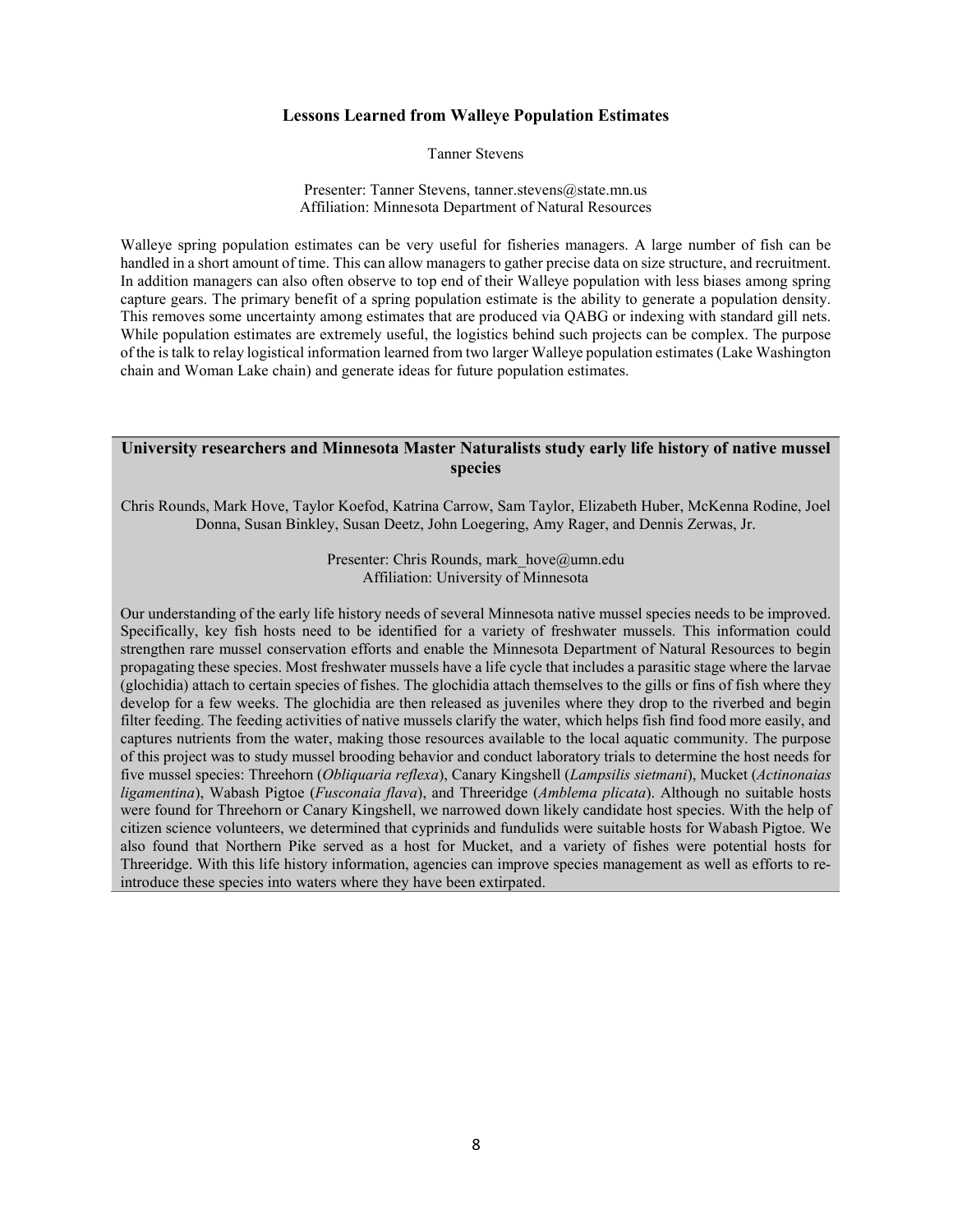# **Concurrent Session 2 (Gallery 1&2)**

#### **Environmental DNA as a predictor of carp density**

Peter Sorensen, Jessica Eichmiller, Ratna Ghosal

Presenter: Peter Sorensen, soren003@umn.edu Affiliation: University of Minnesota

Estimating the density and biomass of fish in large rivers and lakes is a difficult but important task, especially for invasive Carps. While sampling using netting and electrofishing is hampered by gear selectivity and an inability to use gears in many locations, these challenges are not shared by measuring the DNA shed by fish. Nevertheless, this technique has its challenges which include sampling in ways that address the release, dilution, and decay of eDNA so that quantitative relationships can be described. We conducted three studies that address this issue using Common and Silver Carp whose densities and distributions were monitored. Ghosal et al. (2018) measured eDNA release by Common Carp as fish were drawn to a specific location in a lake where they were fed. We found that eDNA levels near aggregating carp are highly localized (dropping to near 0 within just 25m) and strongly influenced by feeding activity. eDNA was highly correlated with carp density  $(r=0.93)$  when measured in a targeted fashion that uses food. eDNA might have special value at an invasion front if used with food. In another study (Eichmiller et al., in prep.) we measured eDNA in 9 lakes containing radio-tagged Common Carp whose distribution guided our sampling scheme. Carp biomass and eDNA copy number were linearly correlated (r=0.58), as was detection rate (r=0.79). Interestingly, little correlation was found in the winter when carp do not feed. Systematic sampling can produce strong quantitative relationships. Finally, in a study of Silver Carp in a stretch of the Illinois River known to contain many carp, we (Coulter et al. 2019) found that eDNA detection rate  $(r=0.34)$ was related to both fish biomass and number in a nonlinear fashion  $(r=0.29)$ . eDNA can be a valuable tool for detecting and quantitating carps if appropriate sampling schemes are used.

# **Common Carp Status and Management in Lake Winona**

Neal Mundahl, Avery Schnaser, Chris Kluzak

Presenter: Neal Mundahl, nmundahl@winona.edu Affiliation: Winona State University

Common carp were eliminated from Lake Winona during a 1973 lake reclamation project. Multiple efforts to prevent their return and eliminate spawning opportunities have failed. Carp have remained in the lake for the past 45 years, but recent observations of spawning activity in the lake suggest that their numbers have increased. We used shoreline electrofishing data from Lake Winona (2005-2019) along with carp abundance and effects models to estimate the abundance of carp in Lake Winona, and to evaluate the need for future carp management within the lake. Carp size (mean TL = 614 mm, mean weight =  $3.42 \text{ kg}$ ) did not differ between eastern and western basins, but densities were 3X higher in the western basin (105 vs. 34 fish/hectare). Carp biomass estimates for the eastern (116 kg/hectare) and western (360 kg/hectare) basins suggest that the lake may soon experience significant declines in macrophyte cover and other ecological damage associated with that loss. With an estimated adult carp population of >6900 fish and a carp biomass 1.5X higher than that of all carp killed during the 1973 reclamation, carp management activities (e.g., fish removal, spawning migration barriers) should be initiated soon to protect the Lake Winona game fish community.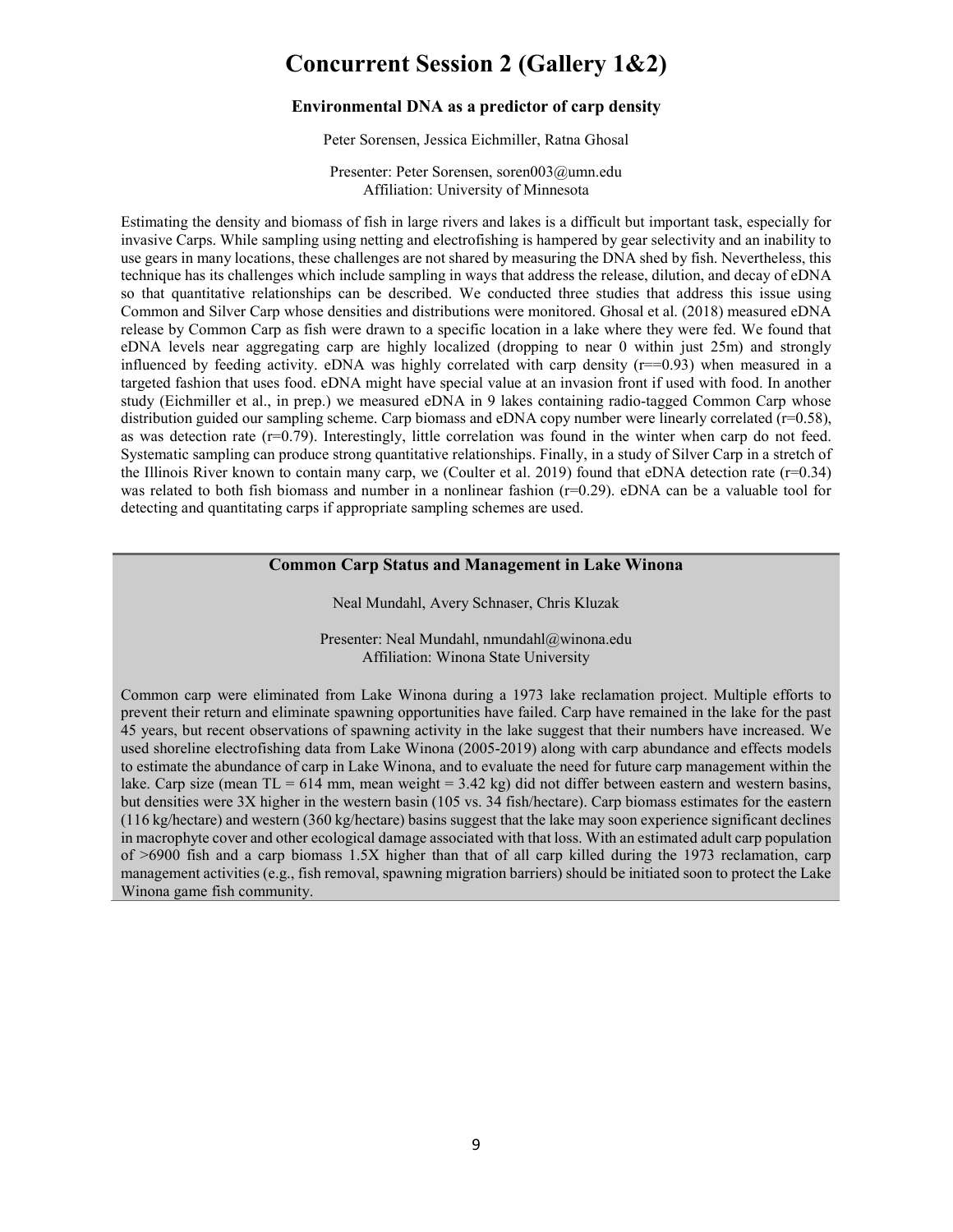# **Session 3 (Gallery 1-4)**

# **Minnesota fish population genetics**

#### Loren Miller

Presenter: Loren Miller, loren.miller@state.mn.us Affiliation: Minnesota Department of Natural Resources

Spatial genetic population structure is the distribution of genetic variation among populations across the landscape. As measured by neutral genetic markers (i.e., non-selected), the rate of divergence among populations is determined by degree of reproductive isolation, population size and time. Watersheds provide natural barriers between fish populations but human activities, especially stocking, can move fish across barriers and potentially break down reproductive isolation. Here, I overview population genetic studies of multiple Minnesota fish species to highlight several lessons: 1) all species show genetic structure (i.e., all have genetically distinct populations) but the scale of the structure depends on the species and region, 2) stocking has had varied impacts on genetic structure that depends on the location and strains involved, and 3) stocked fish often fail to alter genetic structure of local/established populations, which 4) indicates a cost to populations to "purge" introduced fish or genes, and 5) stocked fish may naturalize where no or a diminished population exists. Together these lessons suggest cautiously considering whether or not to stock and carefully choosing sources when stocking occurs.

#### **Evidence of non-nutrient mechanisms for the sea mount phenomenon on a mid-lake reef complex in Lake Superior**

Thomas R. Hrabik, John Janssen, J. Ellen Marsden, Nigel Wattrus and Tedy Ozersky

Presenter: Thomas R. Hrabik, thrabik@d.umn.edu Affiliation: University of Minnesota Duluth

The phenomenon of enhanced productivity on and around reef complexes is commonly observed in the marine environment. This "sea mount" phenomenon is frequently attributed to nutrient convection from deep waters to the photic zone by deep underwater currents. In Lake Superior, where there is no nutrient increase with depth, we observed higher fish biomass on an isolated reef complex, the Lake Superior Shoals, than in adjacent deeper areas. We sampled a portion of the shoal complex during the day and at night in late June 2017 and late July 2019. We estimated fish and zooplankton densities using hydroacoustic techniques as well as traditional netting approaches for both zooplankton and fish. Zoobenthos was sampled with bottom grabs. We not only observed higher fish biomass on the top of the shoal, but also 4-10 fold higher abundance of *Mysis diluviana*, a common macrozooplankton species that is a preferred prey item for many fish species. There were less substantial differences in zooplankton densities on the shoal complex than in deeper water, and variability in benthos data were less systematic. Our results indicated that topographic trapping of diel vertically migrating organisms on the apex of the shoals that are transported over the shoals by wind-driven currents at night is an underlying mechanism for enhanced fish production. Our findings show a mechanism other than nutrient convection for the sea mount phenomenon in Lake Superior showing how reefs are unique environments with multifaceted sources of secondary production.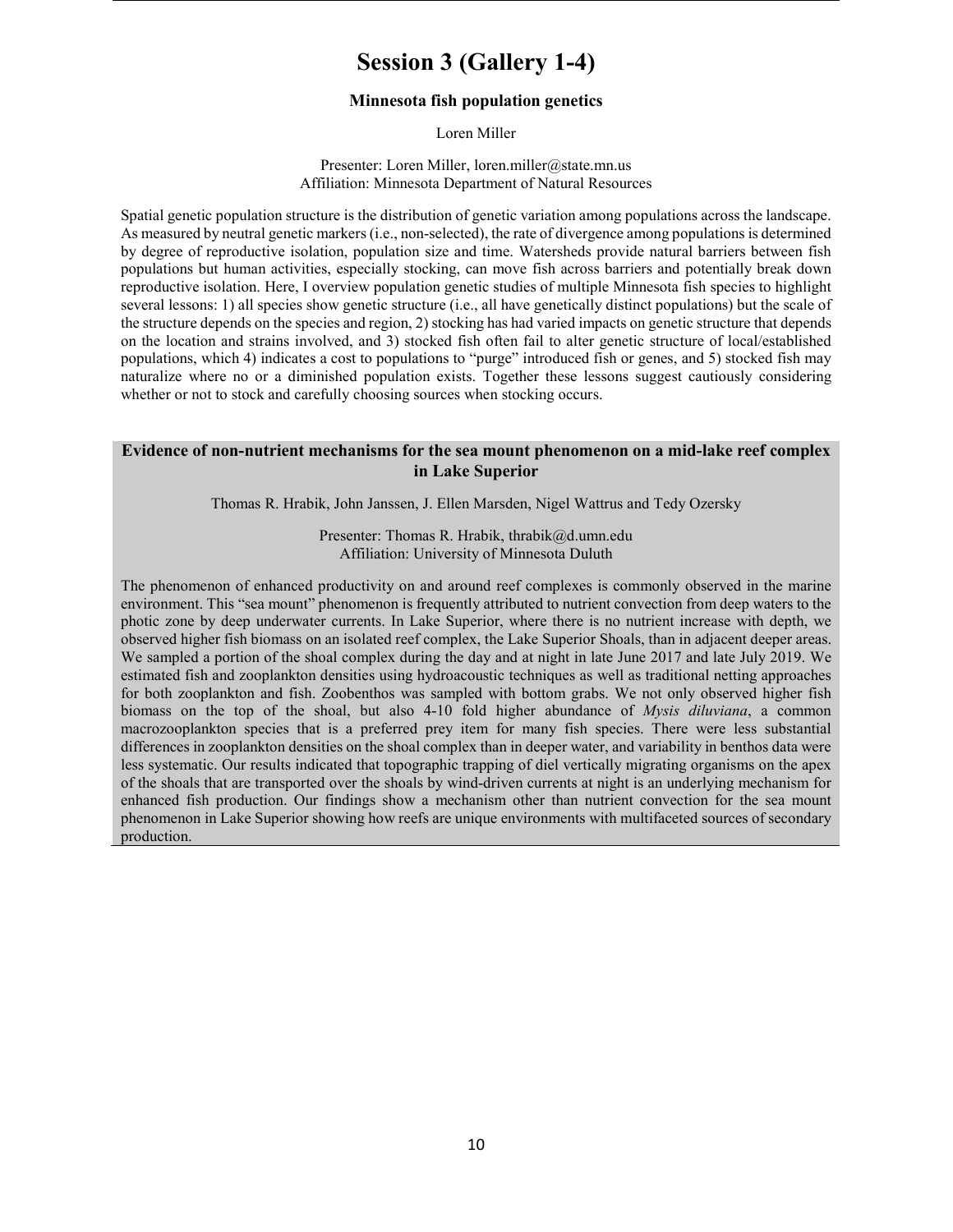# **Mercury source changes and food web shifts alter contamination signatures of predatory fish from Lake Michigan**

Ryan F. Lepak, J.C. Hoffman, S.E. Janssen, D.P. Krabbenhoft, J.M. Ogorek, J.F. DeWild, M.T. Tate, C.L. Babiarz, R.Yin, E.W. Murphy, D.R. Engstrom, and J.P. Hurley

> . Presenter: Ryan F. Lepak, rlepak@wisc.edu Affiliation: University of Wisconsin - Madison

To understand the impact reduced mercury (Hg) loading and invasive species have had on methylmercury bioaccumulation in Lake Michigan lake trout, we reconstructed trends in Hg bioaccumulation from an EPA fish archive (1978 to 2012). On the fish, we measured Hg stable isotope ratios to relate temporal changes in Hg concentrations to varying Hg sources and C and N stable isotope ratios, to track energetic pathways and identify food web influences. Through combined Hg, C, and N stable isotopic analyses, we were able to differentiate between a shift in Hg sources to fish and periods when energetic transitions (from dreissenid mussels) led to the assimilation of contrasting Hg pools (2000 to present). In the late 1980s, lake trout δ202Hg increased (0.4‰) from regulatory reductions in regional Hg emissions. After 2000, C and N isotopes ratios revealed altered food web pathways, resulting in a benthic energetic shift and changes to Hg bioaccumulation. Also, during this time continued increases in δ202Hg indicate fish are responding to several recent United States mercury emission mitigation strategies that were initiated circa 1990 and continued through the 2011 promulgation of the Mercury and Air Toxics Standards rule. Unlike archives of sediments, this fish archive tracks Hg sources susceptible to bioaccumulation in Great Lakes fisheries and here we found fish responded to 1980's regulatory reductions four times more than sediments. Additionally, analysis reveals that trends in fish Hg concentrations can be substantially affected by shifts in trophic structure and dietary preferences initiated by invasive species in the Great Lakes. This does not diminish the benefits of declining emissions over this period, as fish Hg concentrations would have been higher without these actions. Continued work will focus on how predator fish trends have changed in lakes with different invasive species histories and Hg source inventories (e.g. Lake Superior and Lake Erie).

#### **Drivers of walleye recruitment across Minnesota's large lakes**

Andrew E. Honsey, Zachary S. Feiner, Gretchen J. A. Hansen

Presenter: Andrew E. Honsey, honse018@umn.edu Affiliation: University of Minnesota

Fish recruitment is complex and inherently variable, and predicting recruitment is among the most difficult and important challenges in fisheries science. Data-driven approaches (e.g., machine learning) show promise as tools for both predicting recruitment and understanding its drivers. We used a random forest model to infer relationships between year-class strength and 17 predictor variables describing potential biotic, abiotic, and anthropogenic drivers across 30+ years of walleye *Sander vitreus* data from Minnesota's nine largest inland lakes. Our model described 20% of the variation in year-class strength among systems, with predictive performance varying substantially across lakes (-8-37% explained variance). Annual degree-days above 0℃ during the first year of life and first winter severity were the most important variables for predicting recruitment success, with weak yearclasses predicted to occur with cold temperatures during the first growing season and severe first winters. Other temperature variables, including spring warming rate, the coefficient of variation in May and June temperatures, and degree-days during the second and third years of life, were secondarily important predictors of year-class strength. Predicted year-class strength was positively related to both stock size and stocking, and negatively related to the presence of invasive species; however, these variables were not as important as thermal variables for explaining variation in year-class strength. Taken together, our results indicate that thermal conditions in the first year of life can have a substantial impact on walleye recruitment success. Our results also highlight the potential for differing recruitment drivers and dynamics among lakes. Using data-driven approaches and leveraging longterm datasets describing multiple systems represents an important step toward improving our understanding of fish recruitment and its drivers.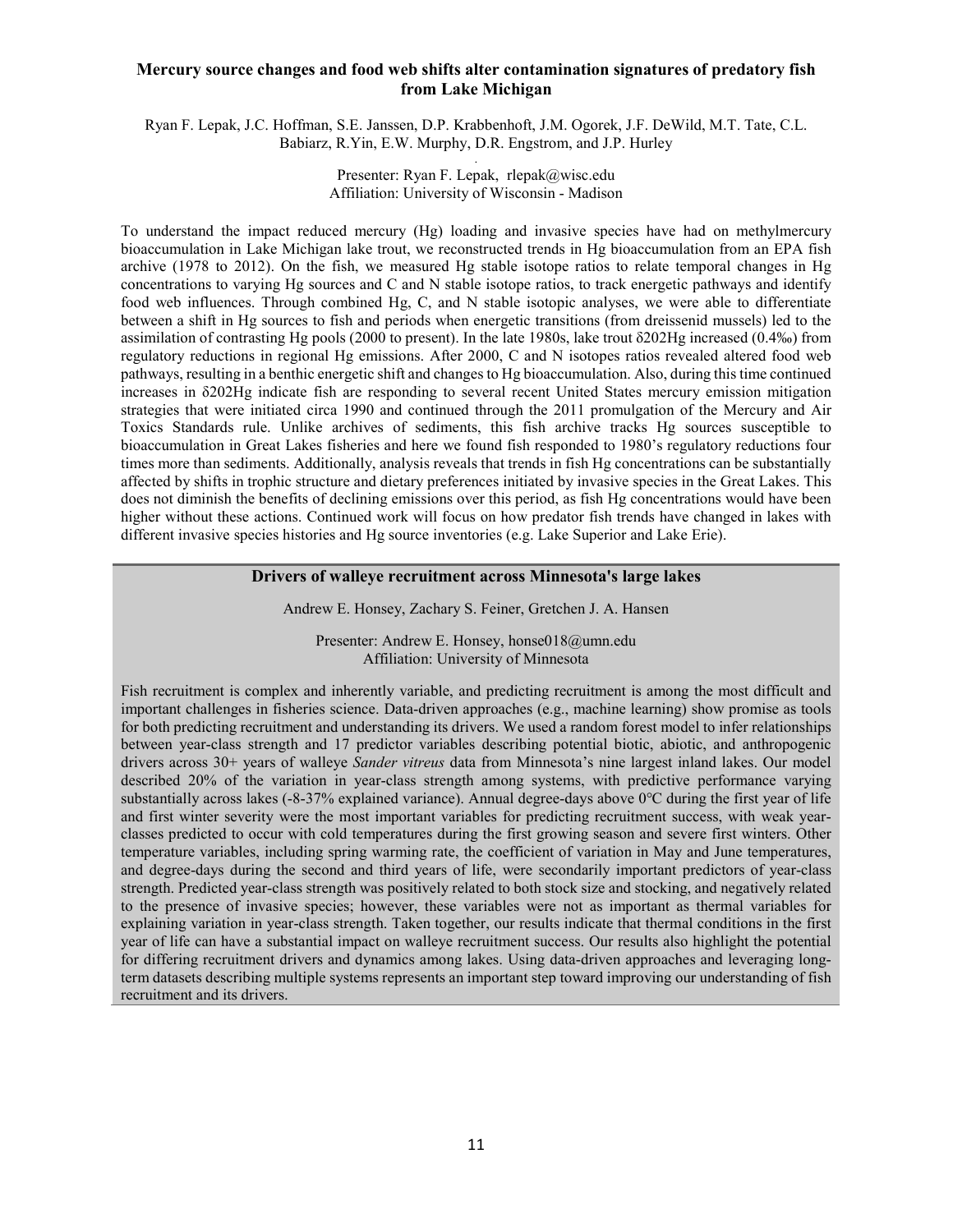### **Are angler-reported lengths of released fish biased?**

Thomas S. Jones

Presenter: Thomas S. Jones, tom.jones@state.mn.us Affiliation: Minnesota Department of Natural Resources

This study investigated the accuracy of angler-reported lengths of released walleye on Lake Mille Lacs. Estimates of numbers and sizes of released fish in recreational fisheries provide important information for managers. While harvested fish are often measured, numbers and lengths of released fish are reported by anglers from memory, and there are virtually no data available on potential bias on the lengths of reported fish. In this study, test anglers fished for walleye with live bait and artificial lures during six sampling periods from mid-May through mid-August, 2019. Test anglers measured all walleye, and length-frequencies (L-Fs) from test anglers were assumed to be the true L-Fs of recreational anglers. Angler reported L-Fs from the creel were then compared to bootstrapped distributions of test angler L-Fs for each period. Modal lengths were similar but some periods showed a negative bias for smaller walleye and a positive bias for 21 to 24 inch walleye. However, angler bias was inconsistent between periods, and may depend on a number of factors including regulations, catch rates, and angler satisfaction. Attempts to correct for bias in angler reported L-Fs will be data intensive and costly, and are probably not justified for a relatively small error.

# **An Assessment Model for a Standard Gill Net Incorporating Direct and Indirect Selectivity Applied to Walleye**

Paul Radomski, Charles S. Anderson, Richard E. Bruesewitz, Andrew J. Carlson, Brian D. Borkholder

Presenter: Paul Radomski, paul.radomski@state.mn.us Affiliation: Minnesota Department of Natural Resources

Fisheries managers regularly use catch-per-effort (CPE) statistics and length-frequency distributions from standard gill-net surveys to inform future management activities. The data from these surveys is implicitly tied to the net's selectivity, and caution should be used when not accounting for selectivity. We combined indirect and direct methods for estimating the parameters of absolute selectivity by using data from Minnesota's standard gill-net surveys for Walleye *Sander vitreus*, enabling the estimation of density from CPE. The indirect piece used a statewide gill-net database and generalized linear modeling to identify a set of possible shapes for the selectivity curves. The direct piece added information based on 94 mark–recapture experiments that were paired with standard gillnet surveys. The resulting statistical assessment model used a bi-lognormal-shaped selectivity curve that was geometrically similar for each mesh, and it estimated fishing intensity that differed substantially with mesh size. Applications of the selectivity model allow the estimation of Walleye density as CPE divided by absolute selectivity by length-bin. The estimated absolute selectivity for the Minnesota standard gill net increased with increasing Walleye length to a peak of 0.76 ha/net at 535 mm and then decreased to about 0.26 at about 800 mm (1.0 and 0.34 relative selectivities, respectively). Fishing intensity increased with mesh size, so the selectivity curves for the individual meshes and that for the standard gill net (5 meshes in series) differed substantially from the curves that have resulted from indirect selectivity models that have ignored size-dependent encounter probabilities and assumed equal contact probabilities for all meshes. We caution investigators that adjusting gill-net catch data with indirect selectivity models that assume equal contact probabilities for each mesh may introduce considerable bias to estimates of population abundance and length distribution.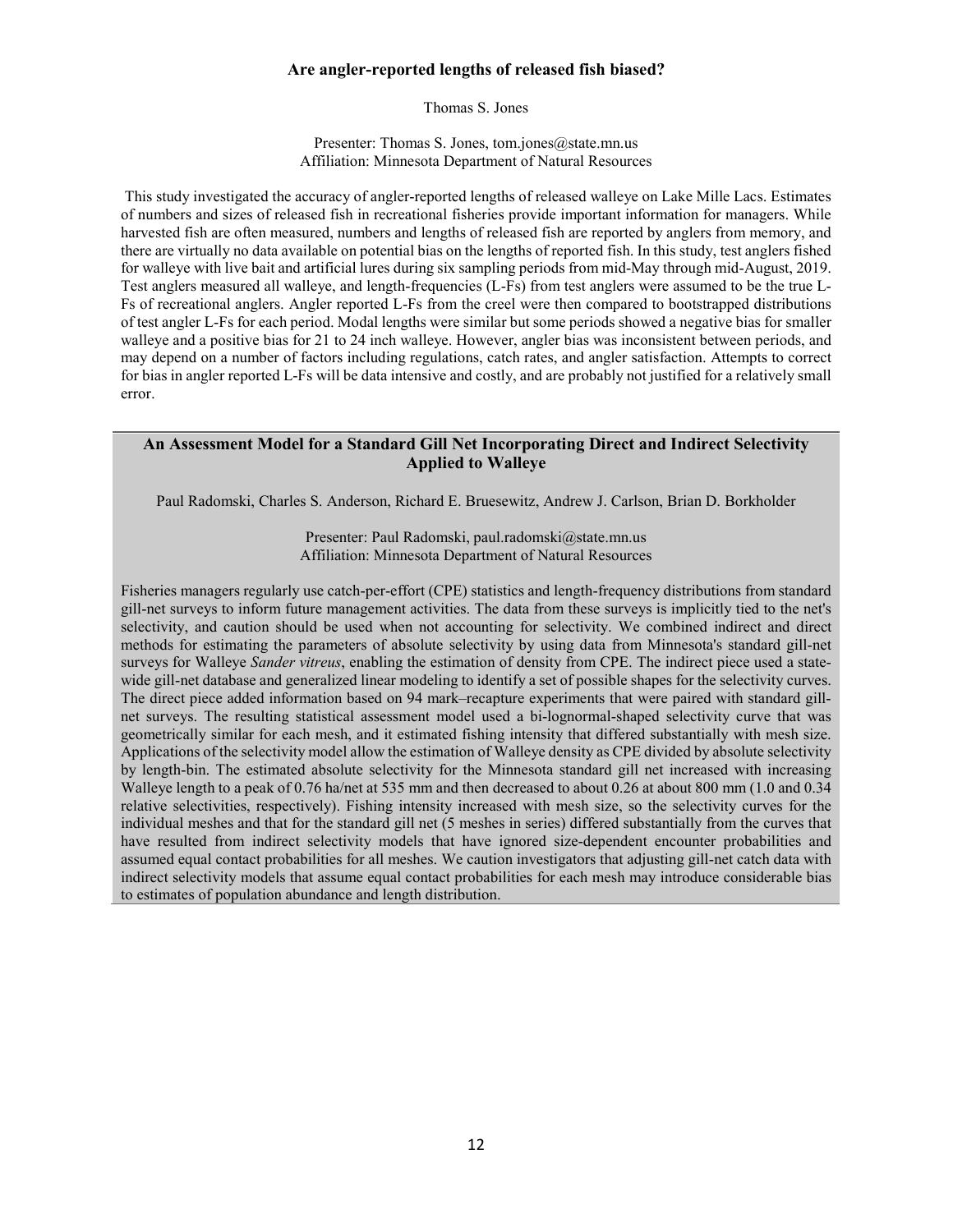# **Session 4 (Gallery 1-4)**

# **Targeted monitoring for the early life history of 4 fish species**

#### Casey Schoenebeck, Will French, and Tim Martin

Presenter: Casey Schoenebeck, casey.schoenebeck@state.mn.us Affiliation: Minnesota Department of Natural Resources

Fish early life history is a critical yet often overlooked life stage. During this time, fish are influenced by many abiotic (e.g., water temperature) and biotic factors (e.g., prey availability and predation). Standard survey methods used for Minnesota fisheries surveys are not meant to effectively sample this stage of life; therefore, younger ages are underrepresented in standardized surveys creating a knowledge gap. In an effort to complement the standard fisheries surveys, since 2016 the Sentinel Lakes Program has conducted spring and fall sampling targeting juvenile yellow perch, bluegill, largemouth bass, and rock bass (<150 mm). The Program has used a novel boat electrofishing sampling technique to collect these fish on 4 Sentinel lakes with the goal of better understanding how the aforementioned factors impact early life history, and subsequent recruitment in Minnesota lakes. Otoliths are used to age fish and gonads are used to assign maturity, allowing the estimation of length frequency distributions, mean length at age, and percent maturity. While, this technique does not allow for unbiased estimates of relative abundance, it has allowed us to quantify annual variability in length and observe bimodal length distributions of largemouth bass and bluegill, length-dependent overwinter survival of several species, and gain insight into the drivers of age-0 growth. Additionally, this has allowed us to investigate the potential impacts of complicating stressors like changing seasonal water temperatures.

#### **Minnesota Sentinel Lakes Data**

Tim Martin and Casey Schoenebeck

Presenter: Tim Martin, Tim.Martin@state.mn.us Affiliation: Minnesota Department of Natural Resources

Minnesota has an abundance of lake ecological data that have been collected through the efforts of many individuals, organizations, and agencies over the years. The Minnesota DNR's Sentinel Lakes Program has been a part of these data collection efforts for over 10 years and is continuously developing new techniques and products for processing, retrieving, and interacting with these data. Many of these tools are not limited to the 25 Sentinel Lakes, but can be used on all Minnesota lakes with DNR fisheries and PCA water quality data. This presentation will cover the methods the Program uses to process, QA/QC, and visualize continuous logger data, demonstrate an R package that has been developed for Minnesota lake data, and discuss how the Sentinel Lakes Program is working towards making the data it collects readily available for biologists and researchers.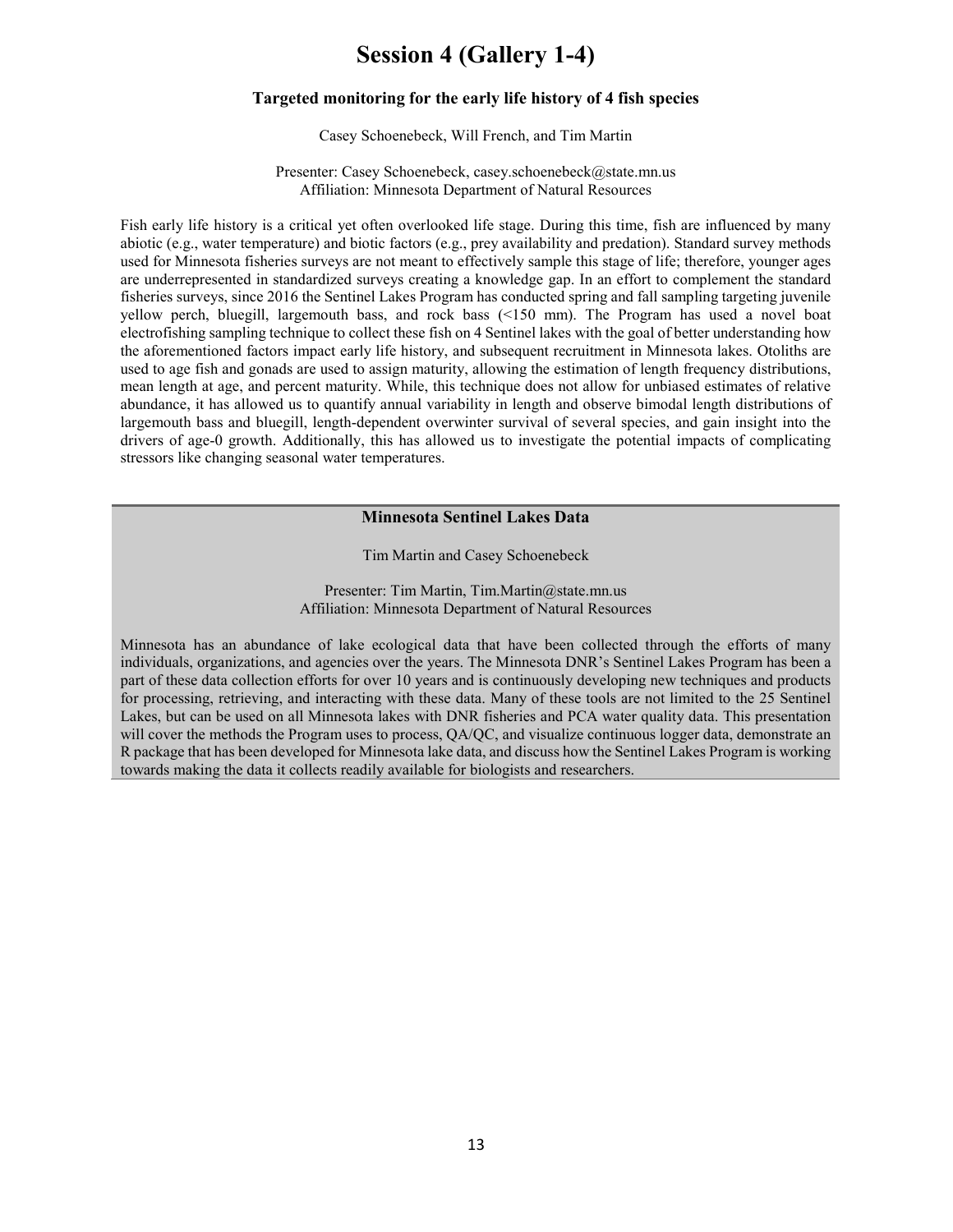#### **Fish community response to invasion by zebra mussels and spiny water fleas**

Jake Walsh, Ben Martin, Marco Scarasso, Mike Spear, Willie Fetzer, Jake Vander Zanden, and Gretchen Hansen

Presenter: Jake Walsh, walsh229@umn.edu Affiliation: University of Minnesota

Aquatic invasive species (AIS) can have profound effects on fisheries through altering food webs, though these impacts vary depending on the capacity for native species to alter their feeding in response to invasion. We quantified food web changes in well-studied Lakes Mendota and Monona (Madison, WI) by measuring stable isotope composition of seven of the lakes' most common fishes before (2003) and after (2017) the invasions of spiny water flea in 2009 and zebra mussels in 2015. Both AIS are expected to deplete pelagic resources, however both lakes have productive littoral habitats, providing alternate resource pools for fishes able to access them. We observed massive declines in the keystone herbivore and pelagic resource, *Daphnia pulicaria*, coincident with spiny water flea invasion. Declining herbivory led to increasing biomass of edible phytoplankton, which has not declined with the 2015 invasion of filter-feeding zebra mussels, suggesting that these changes have been due to spiny water flea. In Mendota, where spiny water flea is more abundant, the carbon signatures of six of the seven study fishes shifted to reflect higher littoral reliance, while changes were smaller and more uncertain in Monona. We observed little change in the long-term condition and abundance of Mendota fishes, including walleye, which have increased in abundance but declined in condition since 2015, more likely due to recent stocking. White bass were the only fish that did not shift with invasion, which may explain the observed decline in abundance and condition. We found that most fish were able to adjust their feeding in response to invasion in two systems with alternative resource pools (though, this likely differs in systems without productive littoral habitat). The exception, white bass, reveals the importance of adaptation to novel food web conditions with invasion, helping us better understand how invasions set up winners and losers within fish communities.

# **Age and growth of a northern Minnesota inland Lake Whitefish population**

Will French, Casey Schoenebeck, Tim Martin

Presenter: Will French, will.french@state.mn.us Affiliation: Minnesota Department of Natural Resources

Lake Whitefish *Coregonus clupeaformis* is a pelagic cold water species typically found in large deepwater lakes of the upper Midwest and Canada. While Lake Whitefish populations in Lake Superior support an intensively managed commercial fishery, relatively little is known regarding population status and dynamics of whitefish in inland Minnesota lakes. Annual vertical gillnet surveys targeting Cisco have been conducted on Ten Mile Lake since 2010 as part of the Sentinel Lakes Program long term monitoring of the pelagic fish community. A total of 74 Lake Whitefish were sampled since 2016 during standard gillnet and vertical gillnet surveys, and were used for preliminary age and growth analyses of the Ten Mile Lake whitefish population. Whitefish ages were estimated via sectioned saggital otoliths, and individuals up to 62y old were sampled. Preliminary results suggest that Ten Mile Lake supports a relatively unexploited Lake Whitefish population, characterized by a top heavy age structure, late maturation, low recruitment, and low annual mortality.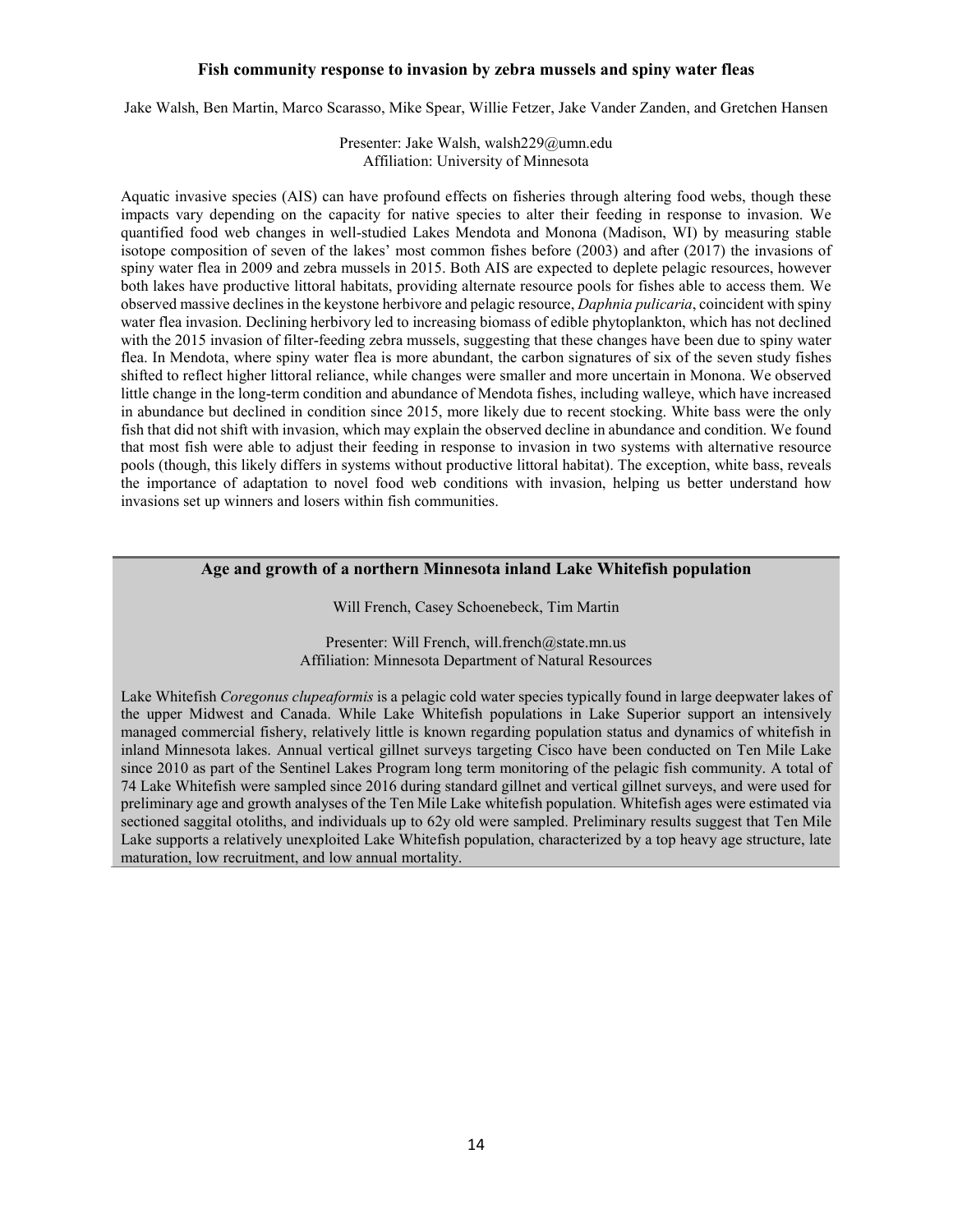# **Poster Session (Gallery 5&6)**

#### **Quantifying the impacts of zebra mussels on walleye recruitment in Minnesota lakes**

Holly Kundel, Kelsey Vitense, Gretchen Hansen

Presenter: Holly Kundel, kunde058@umn.edu Affiliation: University of Minnesota

Invasive zebra mussels (*Dreissena polymorpha*) can negatively affect first-year growth of walleye (*Sander vitreus*), potentially lowering walleye winter survival. Therefore, we expect that zebra mussel invasion may reduce walleye recruitment success. Further, zebra mussel effects may vary among lakes, and walleye in certain lake types may be more resilient to the effects of zebra mussels. To test these hypotheses, we will use random forest models to quantify the effects of zebra mussels on two measures of walleye recruitment: 1) survival of walleye until the first fall and 2) recruitment to the fishery at age 3. Survival of walleye until the first fall will be indexed by catch rates in fall electrofishing surveys. Fall electrofishing surveys and stocking histories have been compiled by MN DNR research staff, and over 4,000 suitable surveys in 260 lakes dating from 1987 to 2014 have been compiled to date. We are also assembling more recent electrofishing surveys to increase the length of the time series and the amount of data collected post-zebra mussel invasion in lakes. Recruitment to the fishery will be indexed by gill net catch rates of age-3 walleye. To enable an analysis of age-specific catch rates, we are developing age-length keys to assign ages to unaged fish. For both measures of recruitment, we will collate historical data for both invaded and uninvaded lakes. We will also account for lake characteristics known to influence walleye recruitment, including lake size, depth, water clarity, productivity, and temperature. Additionally, we will include stocking variables (occurrence and life stage) as covariates in our analysis. This analysis will help determine the impact of zebra mussels on walleye recruitment in Minnesota lakes and to identify lake characteristics associated with resilience to zebra mussel invasion.

#### **Effects of Spiny Water Flea on Sportfish Assemblages in the Canadian Shield, Minnesota**

Ali Chalberg, Brad Morris, Courtney Baker, Kristina Pechacek, David A. Schumann, Casey W. Schoenebeck, Tim Martin

> Presenter: Brad Morris, morris.brad@uwlax.edu Affiliation: University of Wisconsin LaCrosse

Spiny Water Flea (SWF; *Bythotrephes longimanus*) were first introduced to lakes in the Canadian Shield region of northern Minnesota in 1989. Although the introduction of SWF is thought to alter native zooplankton community structure and influence fish assemblages, the magnitude of these suspected effects on fish is poorly understood. Using a two-factor Before-After Control-Impact design, we evaluated the influence of SWF introductions on the relative abundance of Yellow Perch (*Perca flavescens*), Northern Pike (*Esox lucius*), Lake Trout (*Salvelinus namaycush*), and Cisco (*Coregonus artedi*). We identified seven lakes with established SWF populations and paired each with nearby uninvaded, reference lakes using a novel multivariate similarity tool. Reference sites were selected based on the presence of similar fish assemblages, Yellow Perch catch rates, and 14 additional environmental factors. Selected lakes were characteristically clear (mean water clarity  $\pm$  standard error [SE], reference: 17.3  $\pm$  1.7 ft; invaded:  $16.0 \pm 1.3$  ft) and deep-water systems (mean maximum depth, reference:  $107.9 \pm 9.5$  ft; invaded: 111.9  $\pm$  16.6 ft) that were relatively unproductive (mean TSI, reference: 36.5  $\pm$  1.3; invaded: 37.5  $\pm$  1.4) and supported popular coldwater fisheries. Repeated, standardized gill net catch rates were compared between reference and invaded lakes from 1977-2018 and inferences were made by assessing the variability in catch data before and after known SWF establishment. Yellow Perch (F1,  $117 = 0.007$ , P = 0.93) and Lake Trout (F1,  $117 = 0.08$ , P = 0.78) catch rates were unaffected by the establishment of SWF; however, catch rates of Northern Pike (F1,  $96 = 6.59$ , P  $= 0.01$ ) generally declined and Cisco increased (F1, 117 = 5.42, P = 0.02) after SWF were introduced. Further analyses will examine the influence that SWF may have on the size structures of the fishes evaluated and zooplankton assemblage structure to better contextualize these preliminary results.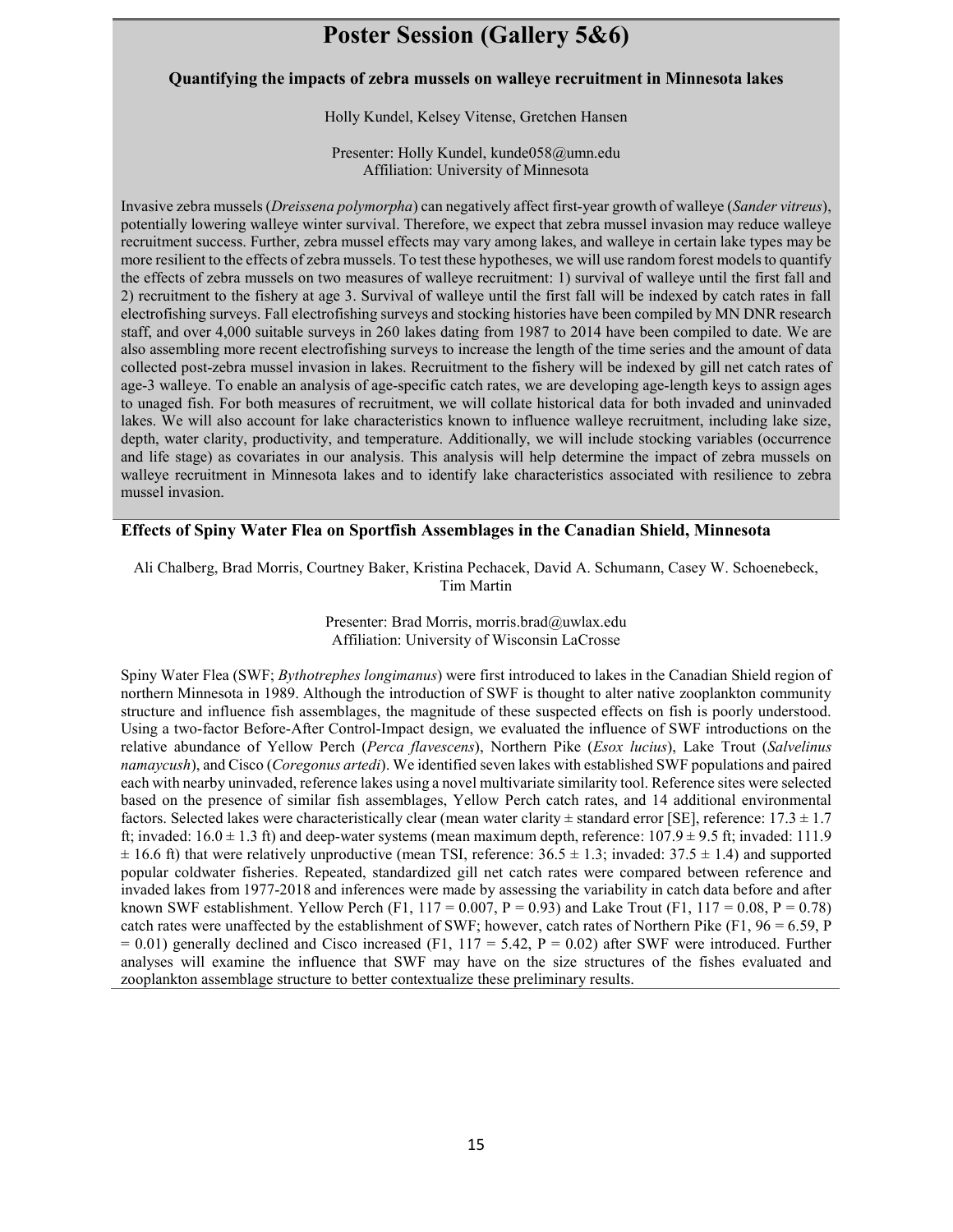# **Habitat use, thermal distribution, and diet of Brook Trout (***Salvelinus fontinalis***) as affected by interspecific competition with non-native Brown Trout (***Salmo trutta***) in the Driftless Region of southwest Wisconsin.**

Kristina Pechacek, Eric Strauss, Kirk Olson, and Jordan Weeks

Presenter: Kristina Pechacek, pechacek0059@uwlax.edu Affiliation: University of Wisconsin LaCrosse

Brook Trout (*Salvelinus fontinalis*) and Brown Trout (*Salmo trutta*) are the two dominant salmonid species within the Driftless region of Wisconsin. Brook Trout and Brown Trout require cold, highly oxygenated water and are often found in stream headwaters. Brown Trout, a species introduced to the region in 1887, compete with Brook Trout due to similar habitat requirements. Brown Trout generally are the dominant competitor, but questions remain about how the two species interact in different habitats in the Driftless region. Therefore, the overall objective of the research project is to determine how interspecific competition affects Brook and Brown Trout thermal distribution, habitat use, and diet in two Wisconsin Driftless region streams. This study will examine a treatment stream (Maple Dale Creek) with Brown Trout removal and a reference stream (Cook Creek) with no fish removal. Data collection will occur in southwestern Wisconsin Driftless region during the summer of 2019 and 2020 using the Before and After Control Impact Design (BACI). We expect the removal of Brown Trout will reduce competitive pressure on Brook Trout, resulting in a shift in habitat use, diet, and thermal distribution. Significant shifts from interspecific competition within the food web will be measured using stable isotope analysis before and after the removal of Brown Trout. This research will provide predictive responses for future Brown Trout removal projects. Bringing light to adverse impacts of interspecific competition from Brown Trout on streams with similar characteristics in the Driftless region of southwest Wisconsin.

#### **Determining Perch Age by using Otolith Weight and Size**

Mitchel Johansen and Andrew Hafs

Presenter: Mitchel Johansen, mitchel.johansen@gmail.com Affiliation: Bemidji State University

Predicting the age of a fish from a population accurately and quickly has proven to be difficult. Using the otolith weight and size has been used in the past to help predict fish age by a number of authors and has been proven to be useful. This study has not been investigated for Yellow Perch *Perca flavescens*. Traditional methods of aging fish can have many issues such as quality control in a lab, and can be time consuming and require more than one person to carry out the procedure accurately. In this investigation the population of yellow perch, were split into study groups by the year of collection, the otoliths were removed and dried for examination. The otoliths were measured and weighed to find any evidence of a correlation between otolith weight/size and fish age. These fish have previously been aged to help decided on the intervals between the otolith weight and age correlation. Using the most recent study group for a test of accuracy, then we tested the theory by using the otolith weight and age correlation to calculate and predict an age. Hopefully, this research will provide another way to quickly and accurately predict yellow perch ages with less errors and more quality control for the researchers.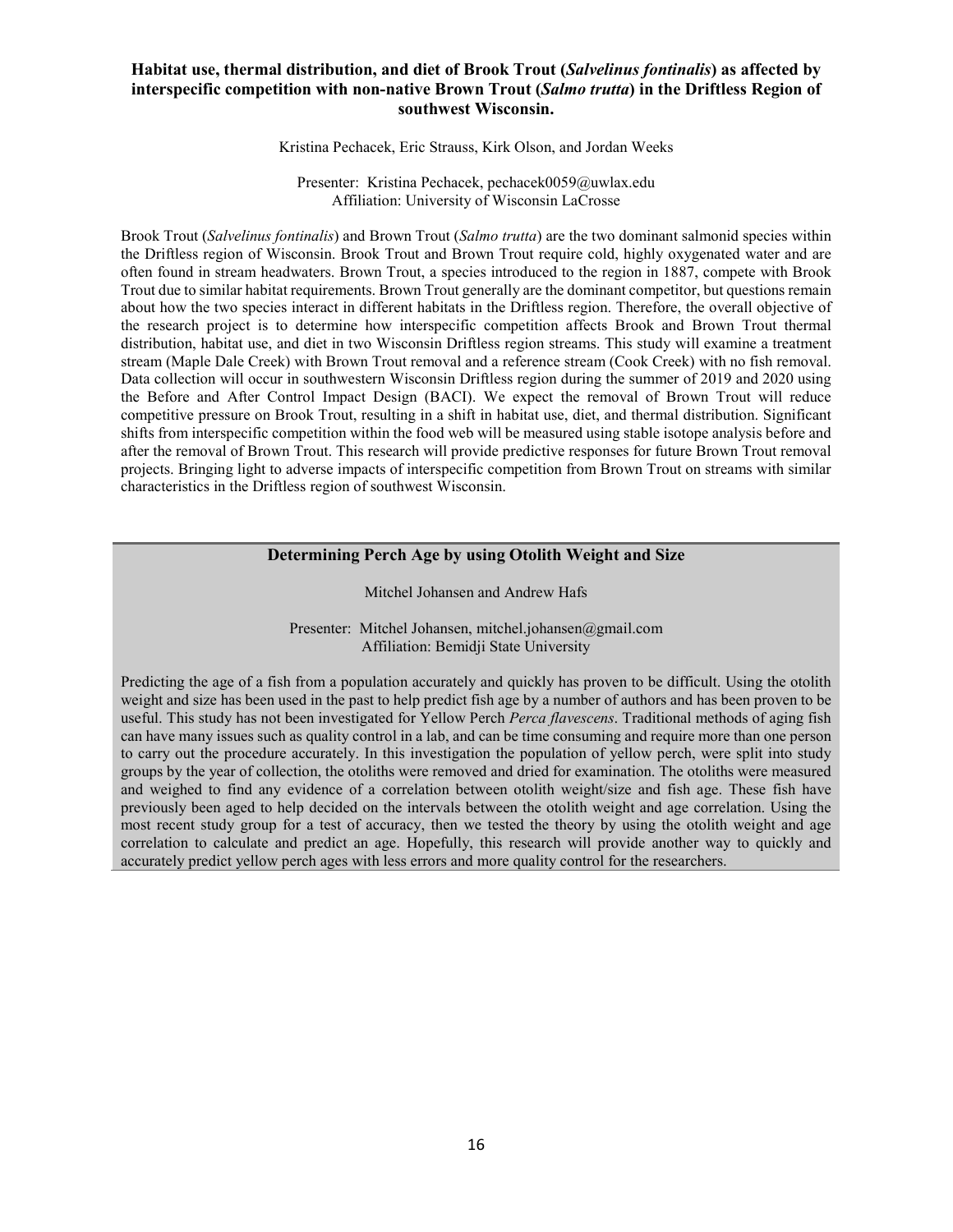#### **Morphological Lake Characteristics in Comparison to Age-0 Yellow Perch Hatch Rates**

#### Kristina Rands and Andrew Hafs

#### Presenter: Kristina Rands, Kristina.Rands@live.bemidjistate.edu Affiliation: Bemidji State University

Yellow Perch (*Perca Flavescens*) play an essential role in aquatic food webs. Perch are a significant food source for other species and hold an essential position as predators in northern lakes. Because of this it is important to understand perch growth rates and median hatch dates. Seven lakes were selected for this study with different morphological features. Temperature loggers were deployed in 2019 after ice-off in four different areas of each lake. The loggers collected data daily at 1, 3, 5 and 7 meters until ice-on. Through previous hatch date predictions, trawls were conducted on each lake. A minimum of twenty fish were sampled from each lake and the lengths were recorded. A model was used to estimate hatch dates of the Yellow Perch based on their lengths. Estimated hatch dates and temperature data were compared to the morphological characteristics of the lake. Validation of results using otolith daily age rings will be presented in the coming months.

# **Trout Redd Surveys Across Multiple Streams within the Driftless Region in Southeastern, MN**

Olivia Graziano, Will Varela, Neal Mundahl

Presenter: Olivia Graziano, OGraziano16@winona.edu Affiliation: Winona State University

Redd data are vital components when assessing salmonid abundance within stream systems. Annual surveys of spawning activity are crucial in identifying declining populations, healthy and/or stable populations, or populations that are threatened. The objective of this study was to conduct spawning surveys of Brown Trout in sections of similar drainages in the Driftless Region in southeastern MN. Seven reaches were identified, sampled, analyzed, and compared for spawning redd abundance (redds/100 m) and clustering, redd dimensions and habitat, including redd size, cover (presence/absence and type), water depth (bowl and tailspill), and current velocity (front edge of mound). Trout redd abundance averaged 7.49 redds/100 m across all reaches (2.6 - 11.2), redd densities within redd clusters averaged 1.44 redds/m<sup>2</sup> across all reaches  $(0.56 - 1.45)$ . There were significant differences across reaches: Redd size (P < 0.01), Cover (presence/absence) (P < 0.01), Clustering (P < 0.01), Velocities (P < 0.005), Bowl depth  $(P \le 0.01)$ , and Tailspill depth  $(P \le 0.01)$ . Redds characteristics varied across all sites and showed differences specific to reach conditions. Although differences were apparent across reaches, conditions and habitat varied with respect to geomorphology and habitat improvement reaches. Future studies should continue annual redd surveys and monitor potential fluctuations in redd densities which can indicate changes in population structure.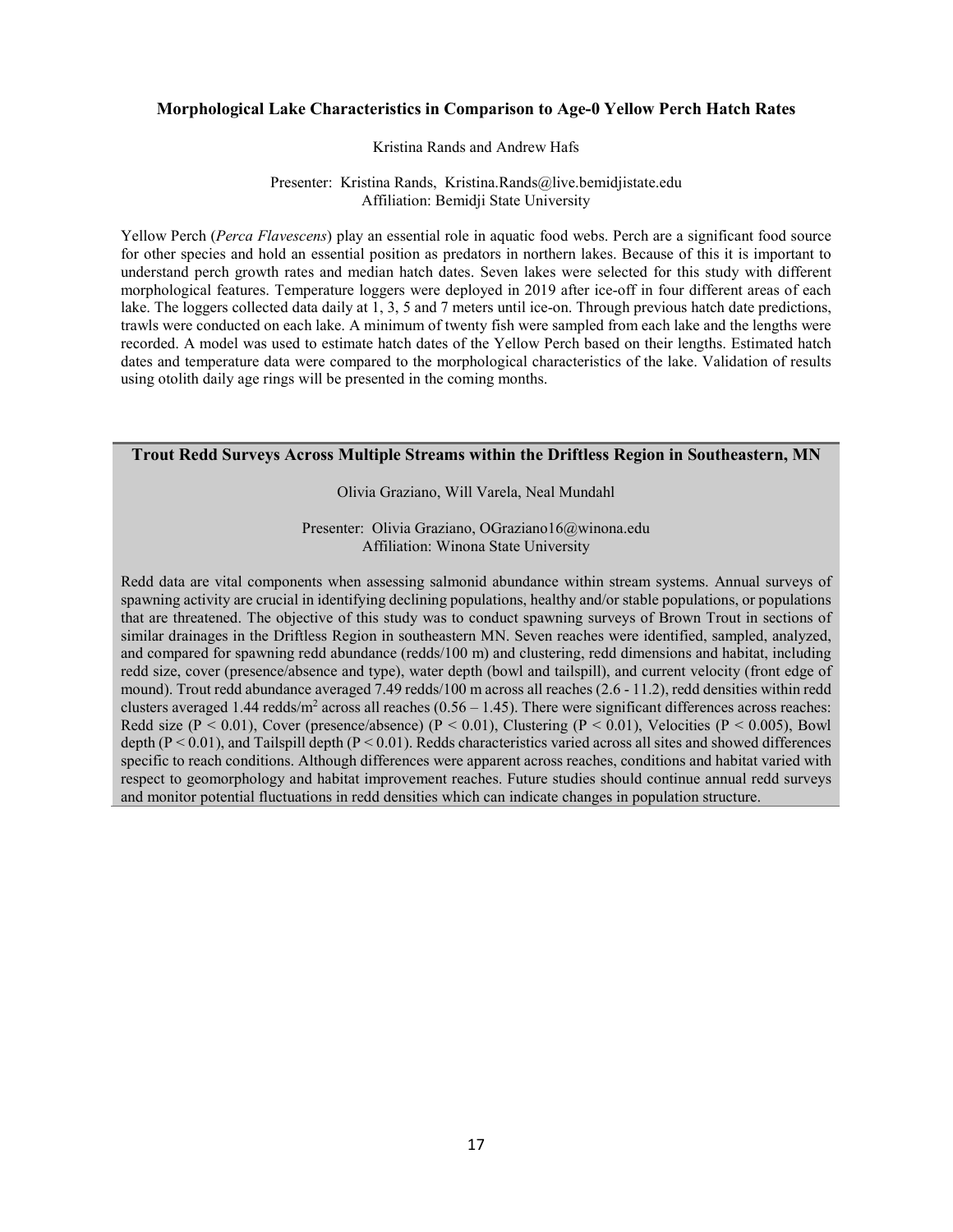#### **Habitat use by Lake Sturgeon (***Acipenser fulvescens***) using acoustics and stable isotopes**

Morgann Gordon, Kayden Estep, Dan Wilfond, Justin VanDeHey, Joel Hoffman

Presenter: Morgann Gordon, gordon.morgann@epa.gov Affiliation: United States Environmental Protection Agency (ORAU)

Lake Sturgeon are a long-lived, migratory fish species native to the Great Lakes region that were extirpated from the St. Louis River during the early 1900s. Beginning in the 1980s, Minnesota and Wisconsin DNRs initiated intensive restocking efforts in the lower river. Despite these intensive efforts, there has only been limited evidence for successful natural reproduction. Understanding habitat use by Lake Sturgeon is an important step to address the potential environmental factors, including legacy contaminants, that are potentially limiting the recovery of Lake Sturgeon in the lower St. Louis River. Therefore, our goal was to use both physical (acoustic tags) and chemical (carbon and nitrogen stable isotopes) tags to characterize habitat use and movements of Lake Sturgeon. Both types of tags revealed strong variations among individuals in habitat use, including some fish exhibiting near exclusive use of Lake Superior, harbor, and riverine habitats, as well as other fish using different combinations of these three habitats. Notably, we did not find a significant correlation between habitat use as characterized by either method, suggesting that the fish readily switch habitats, or that feeding areas and residency areas are independent and distinct, or some combination of both. Further decoupling of these tracking methods will aid resource managers determine how restoration of the St. Louis River will affect the population and contribute to recovery.

#### **Yellow Perch Diets in Zebra Mussel Infested Lakes**

Daniel McCann and Andrew Hafs

Presenter: Daniel McCann, dannymcca4498@gmail.com Affiliation: Bemidji State University

With Zebra Mussels (*Dreissena polymorpha*) being introduced to new bodies of water every year, the impacts of overpopulation and clusters of mussels have changed many benthic habitats. Excessive filter feeding has resulted in reductions in Phytoplankton densities and then leading to increased water clarity in many systems. Native species are required to adapt to the impacts made by Zebra Mussels. In this study, gut contents of Yellow Perch (*Perca flavescens*) were examined from four Zebra Mussel infested lakes to obtain a baseline diet of each lake. Lakes and dates of infestation include Cass Lake (2014), Leech Lake (2016), Lake Bemidji (2018), and Upper Red Lake (2019). Gut contents were sorted into the following categories: fish, crayfish, Zebra Mussels, other mussels, invertebrates, and other. Count and weight of each category were recorded. Index of Relative Importance for each diet category were calculated for each lake. Results showed that Yellow Perch diets in all sampled lakes consisted primarily of fish, while crayfish and invertebrates were present but less important to their diet. Cass Lake was the only lake where Zebra Mussels were found inside the stomachs of Yellow Perch. However, the Zebra Mussels were found to be very low in relative importance. With Cass Lake having Zebra Mussels the longest and having the greatest densities, Yellow Perch have adapted to feed on the mussels. Through observations, one can predict that as Zebra Mussel populations grow in the other sampled lakes, Yellow Perch will start to prey more on Zebra Mussels, but continue to rely heavily on prey fish as their main food source. This research provides potential comparisons for shifts in Yellow Perch diets as Zebra Mussel populations increase.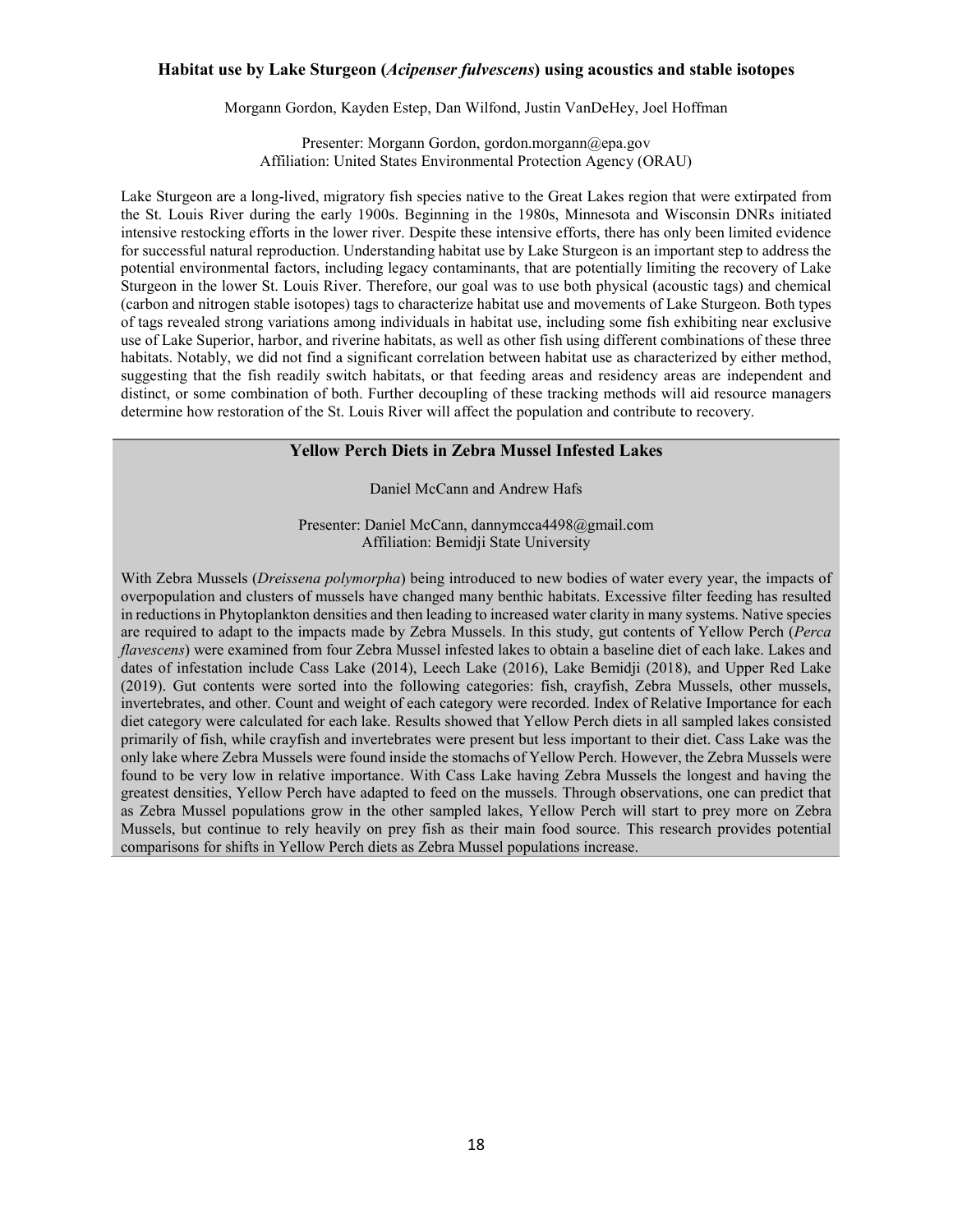# **Integrating a sound/light deterrent and dam gate operations at Lock and Dam 8, Mississippi River to reduce upstream migration of Common Carp (***Cyprinus carpio***)**

#### Jeff Whitty, Andy Riesgraf, Dan Zielinski, Peter Sorensen

Presenter: Andy Riesgraf, riesg029@umn.edu Affiliation: University of Minnesota

The upstream migration of invasive bigheaded carps (*Hypophthalmichthys* spp.) is an ongoing threat to the upper Mississippi River drainage ecosystem. Restricting upstream movements of invasive carp through locks and dams to protect uninhabited reaches is critical, and may assist in population control efforts. This multi-year study is testing whether upstream movement of carp can be significantly reduced by behavioral deterrents including increased water velocities at dam gates and/or a cyclic sound and high intensity strobing light deterrent (Fish Guidance Ltd, UK) on lock gates. To test this design, groups of 25 adult common carp (*Cyprinus carpio*), a surrogate for bigheaded carps, are being tagged with acoustic transmitters (Advanced Telemetry Systems) and displaced downstream of Lock and Dam 8, Genoa, WI every two weeks under varying flows and while the deterrent system is on or off (control). Carp movement through the lock and dam is being monitored by an array of stationary acoustic receivers. Experiments are presently underway and preliminary results will be presented. (Funded by Legislative-Citizen Commission on Minnesota Resources).

# **Using Northern Pike** *Esox lucius* **and Yellow Perch** *Perca flavescens* **to attempt a trophic cascade.**

Bryan Sea, Danelle M. Larson, Andrew W. Hafs

Presenter: Bryan Sea, bryan.sea@live.bemidjistate.edu Affiliation: Bemidji State University

In the midwestern USA, water clarity has decreased in shallow lakes as a result of large populations of Fathead Minnow *Pimephales promelas* and agriculture that impact the life that depend on shallow habitats, such as waterfowl, fish and aquatic plants. Northern Pike *Esox lucius* and Yellow Perch *Perca flavescens* were stocked in a few lakes in attempt to create a tropic cascade and to improve habitat conditions for waterfowl. Lake managers hypothesized that Yellow Perch would feed young-of-the-year Northern Pike and then Northern Pike diets would switch to predominately Fathead Minnow and produce a trophic cascade. We used bioenergetics modeling to estimate relative consumption rates (scaled to the relative population size) in three study lakes in Southern Minnesota to test if Fathead Minnow was a primary diet item of the stocked fishes. Northern Pike had two cohorts modeled, age-1 and age-2-4 due to low sample sizes. Yellow Perch cohorts were modeled for young-of-the-year, juvenile, and adults. Northern Pike diets consisted mainly of Yellow Perch (60-78%), some Fathead Minnow (8- 39%), and some invertebrates (2-25%). Yellow Perch diets highly varied, ranging from nearly 100% fish in adults to 100% invertebrates in YOY and juveniles. Consumption rates of Northern Pike revealed that populations from Geneva Lake consumed mostly invertebrates and ate approximately half as many Fathead Minnows than Northern Pike in Rice Lake. Yellow Perch in Geneva consumed over twice the amount of invertebrates than Yellow Perch in Rice Lake and Pickerel Lake. Yellow Perch and invertebrates became main diet items of adult Northern Pike which was unintended. Although creating a tropic cascade failed and both stocked fishes consumed invertebrates which can be competition for waterfowl, highly desirable Northern Pike and Yellow Perch fisheries were created for the public to enjoy.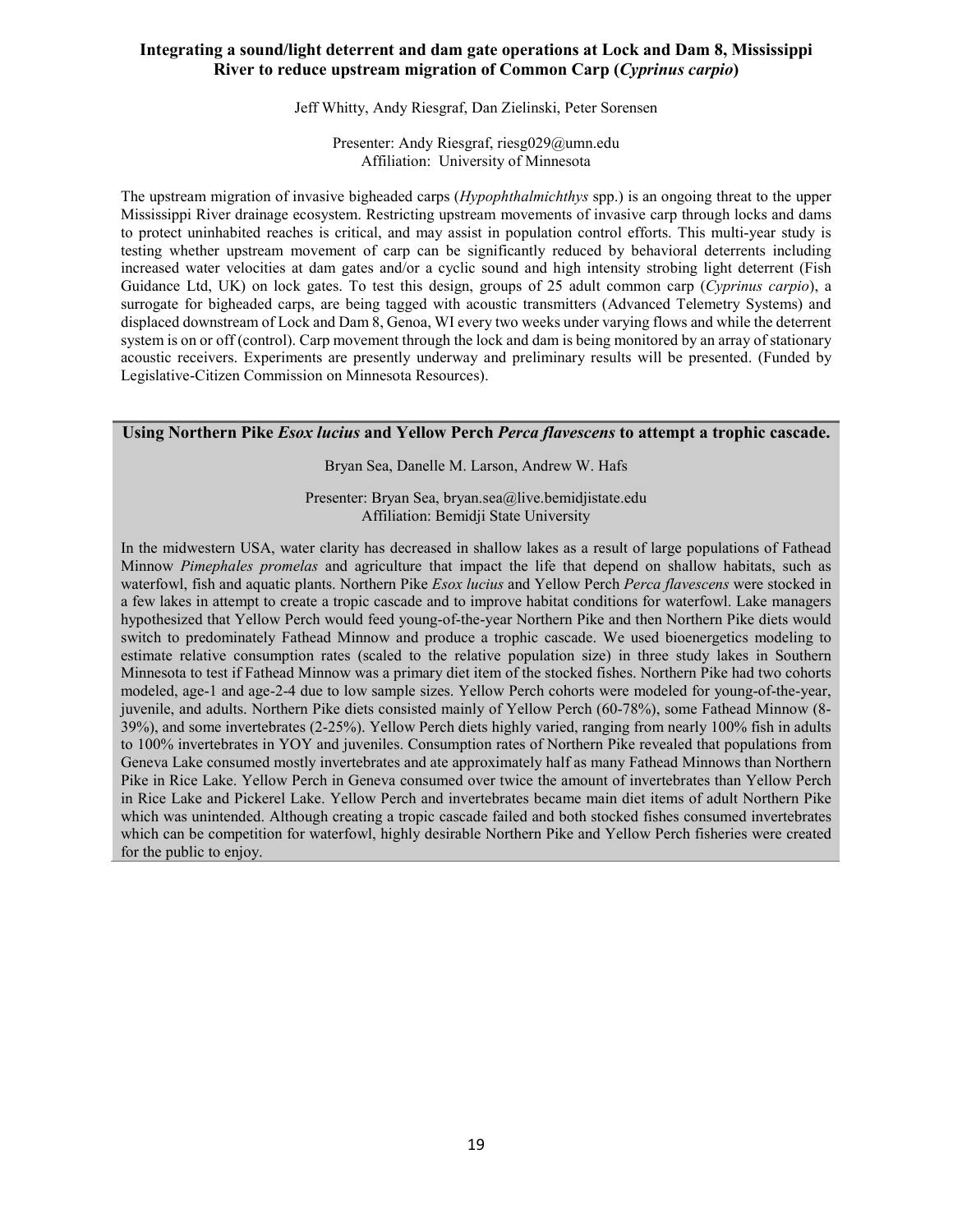# **Implications of management actions (land-use changes and vegetation removal) on condition shifts due to trophic cascades.**

Alicia Skolte, Casey Schoenebeck, and Andrew Hafs

Presenter: Alicia Skolte, alicia.skolte@live.bemidjistate.edu Affiliation: Bemidji State University

Management actions have been known to lead to condition shifts within lakes, and shallow lakes are especially vulnerable to these shifts. Ecosystem conditions exist as a continuum between turbid, algal-dominated and clear, macrophyte-dominated conditions. Lake Shaokatan, a shallow Southwestern Minnesota lake, has undergone a shift throughout the early 21st century towards a clear condition in correspondence with land-use changes. These landuse changes were accomplished through the rehabilitation of three feedlots, four wetland areas, and shoreline septic systems. A recent fluctuation in the summer of 2019, suggesting a shift towards a turbid condition, may have been initiated by the chemical removal of about 15 percent of vegetation within the lake basin. The primary objective of this study examined the long-term trends of water quality, percent phytoplankton composition, zooplankton and fish relative biomass, as well as percent coverage of the littoral area by plants on Lake Shaokatan. Fish biomass was subdivided into piscivores and non-piscivores by the most prominent diet item in each species' adult stage. This study also documented how two management actions (land-use changes and chemical removal of vegetation) had a role in ecosystem shifts. The final objective investigated whether patterns of dissolved oxygen, water temperature, and phosphorus concentrations correlated with trophic level changes and/or served as indicators, along with taxon of plants or phytoplankton, of an oncoming shift in the ecosystem. Results of this proposed study would aid management agencies to make deliberate decisions and inform them of triggers for a condition shift.

# **Comparison of Summer and Fall Walleye Gill Netting**

Paige Wiehr, Tanner Stevens, Andrew Carlson

Presenter: Paige Wiehr, pmwiehr@yahoo.com Affiliation: South Dakota State University

Gill nets are the primary gear used by the Minnesota DNR to index Walleye, Northern Pike, and Yellow Perch populations for standard lake surveys. Standard lake surveys are generally conducted between June and August with lake specific fixed start dates. This is in contrast to the MNDNR large lake program, where surveys are performed in mid-late September when catch rates are assumed to be at their highest. Recent research has supported this where Walleye catch rates generally increase through the summer and into the fall. For non-large lakes that have important Walleye populations, fall gill nets surveys may provide better data to answer manager's questions. Our objective was to compare summer and fall walleye gill netting surveys on two lakes in the Hutchinson fisheries area. A total of 24 summer gill nets and 15 fall gill nets were set between the two lakes using standard MNDNR protocols. An additional 5 gill nets were set at random locations on the two lakes. We found that the sites with the highest summer Walleye catch rates did not necessarily correspond with highest fall Walleye catch rates and no trend was apparent among net sets for either lake. Walleye catches were mixed with higher catch rates on one lake and lower on the second lake. Fall gill nets did however produce less by-catch of non-targeted species. Less bycatch may allow for more gill net sets to be fished resulting in higher precision estimates of the targeted species. In conclusion, contrasting summer and fall gill netting can produced mixed results, but depending on the sampling objectives it may be advantageous to sample during the fall when the nets have less by-catch and can have higher walleye catch rates.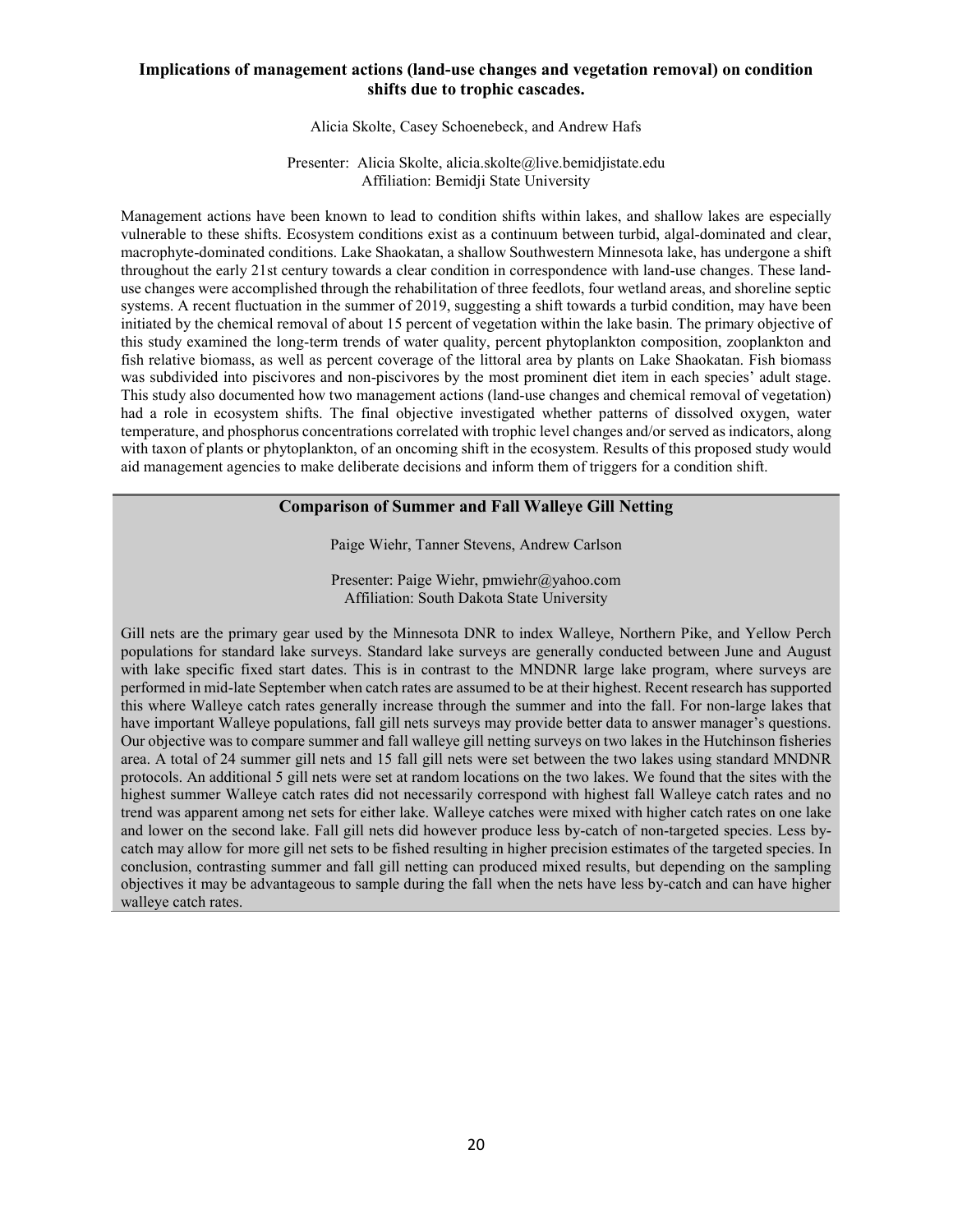#### **Zebra mussel impacts on walleye populations and mercury concentrations**

Naomi S. Blinick, Tyler D. Ahrenstorff, Bethany J. Bethke, Jodie Hirsch, David P. Krabbenhoft, Heidi M. Rantala, Gretchen J.A. Hansen

> Presenter: Naomi S. Blinick, nblinick@umn.edu Affiliation: University of Minnesota

Zebra mussels profoundly impact lake ecosystems, but their specific impacts on walleye are not well documented and vary among systems. Zebra mussel-induced changes in growth, recruitment, and mercury concentrations of walleye have important implications for harvest, stocking, and consumption of walleye in Minnesota lakes. Using stable isotope analysis of carbon and nitrogen, we will characterize the food webs of 15 study lakes to quantify the reliance on littoral resources and trophic position, and how these are influenced by invasion status. In addition, understanding sources of mercury in walleye and how they are influenced by zebra mussels is critical for fish consumption advisories in Minnesota lakes. We will quantify mercury concentrations and characterize the mercury stable isotope composition in walleye tissues from our 15 study lakes to identify pathways of mercury bioaccumulation and how it is influenced by zebra mussel-induced shifts in food web configuration. Quantifying these effects will inform proactive management and allow for realistic goal setting and data-driven public communication following species invasions before a crisis hits.

# **Male Largemouth Bass Reproductive Participation and Nesting Phenology in North-Temperate Lakes**

Jeffrey Reed

Presenter: Jeffrey Reed, jeffrey.reed@state.mn.us Affiliation: Minnesota Department of Natural Resources

I conducted spring population estimates of Largemouth Bass on two small north-temperate lakes from 2007 to 2011. A census of nesting males was made in each lake from 2008 to 2011. Combined, these efforts allowed me to determine what portion of the male population construct nests in a given year. Population estimates ranged from 727 to 512 on Burgen Lake and 432 to 297 on Union Lake. Overall, I found a small percentage of male Largemouth Bass in either lake constructed nests in any given year (3.8% to 23.6%). Timing of nest construction was recorded from 2002 to 2012. In most years closed seasons designed to reduce or eliminate harvest of nesting male bass, did little to protect fish which were usually providing parental care to eggs or larvae when the season opened. Given the vulnerability of male Largemouth Bass and their offspring to angling at northern latitudes, the small percent of males nesting, combined with the timing of nesting and the seasonal opening could make them and the population as a whole, vulnerable to the effects of catch and release angling. Further work examining the relationship between the number of nesting males and recruitment is warranted.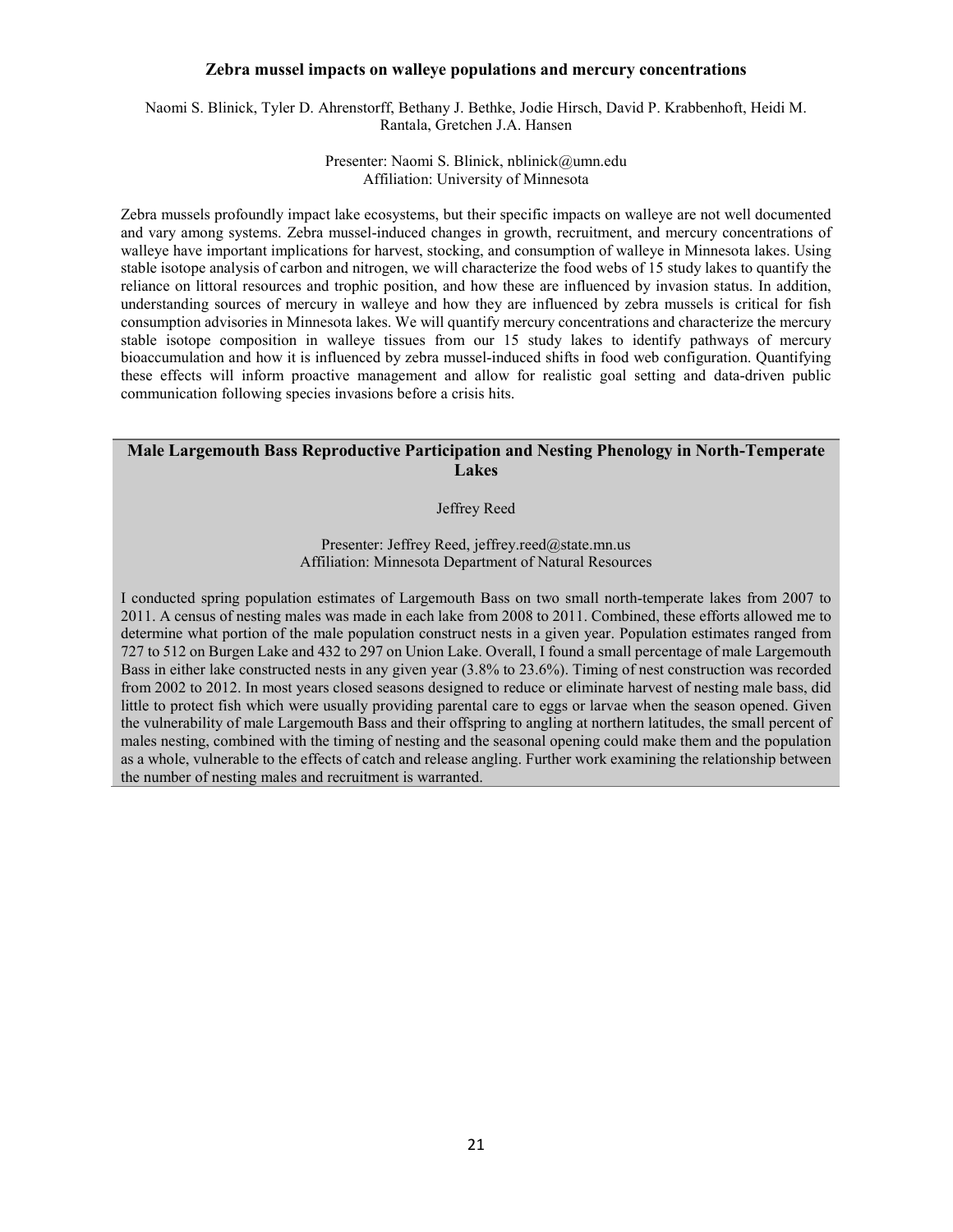# **The Effect of Winter Severity on Walleye Egg Viability: How Climate Change is Affecting Walleye Populations in Minnesota**

Jonah Bacon, Jamie DeBruyckere, Karen Oscarson, Seth Thompson, Jeff Reed

Presenter: Jonah Bacon, bacon116@umn.edu Affiliation: University of Minnesota

Walleye (*Sander vitreus*) populations across the upper Midwest are declining. One possible explanation behind their decline is that shortened winters, a result of climate change, may decrease the amount of time for egg development, leading to smaller eggs being produced and lower survivorship. In this study we compiled nearly 90 years of data from MN DNR egg take operations on Lake Winnibigoshish (Cut Foot egg take) and Lake Vermillion (Pike River egg take) that included egg diameter and hatch rate. We also calculated winter severity from nearby weather stations. Based on research from other percids, we hypothesized that egg diameter and hatch rate would decrease as winter severity decreased as well. We found no relationship between winter severity and differences in egg size or hatch rate. Our results, which are contrary to the work on other percids, suggest that walleye at the latitudes these populations occur may not currently be experiencing the effects of changing climate. Furthermore, the lack of relationship could be related to inaccuracies and changes in data collection protocols over time, or an insufficient means of quantifying winter severity. Our results also imply the need for more studies aiming to determine any climate-based mechanisms for *S. vitreus* population decline.

# **Digitizing lake depth data using ImageJ**

Christopher Rounds, Kelsey Vitense, Gretchen Hansen

Presenter: Christopher Rounds, round060@umn.edu Affiliation: University of Minnesota

Lake depth is a key driver of many important limnological processes, including water temperature, nutrient cycling, and fish community structure. Digital lake depth data are lacking for the majority of lakes in Minnesota and other Midwestern states, limiting landscape scale aquatic ecology. Government agencies have historically created bathymetric maps for a variety of purposes. These bathymetric maps contain valuable area-at-depth information that is important for within and cross-lakes studies. Although considerable progress has been made to digitize these maps and create spatially explicit digital bathymetric maps, such efforts require significant time and expertise. Currently, there is a lack of ability to efficiently and accurately derive area-at-depth (hypsographic) information from bathymetric maps. We demonstrate here a technique for efficiently and accurately deriving hypsographic data contained in bathymetric maps using the open source software for scientific image analysis, ImageJ. To date, we have derived hypsographic information over 500 lakes in Minnesota and Wisconsin. In a comparison for a subset of 50 lakes, we found that the hypsographic curves derived from ImageJ are similar to those derived from Digital Elevation Models (DEMs). Lakes that had poorly matched ImageJ and DEM hypsographic curves were due to two main issues: discrepancies between the bathymetric maps and the DEMs, and low resolution contour lines (e.g., 5 foot intervals) on bathymetric maps. Overall, this new method provides aquatic scientists a straightforward way to obtain hypsographic data on large scales.